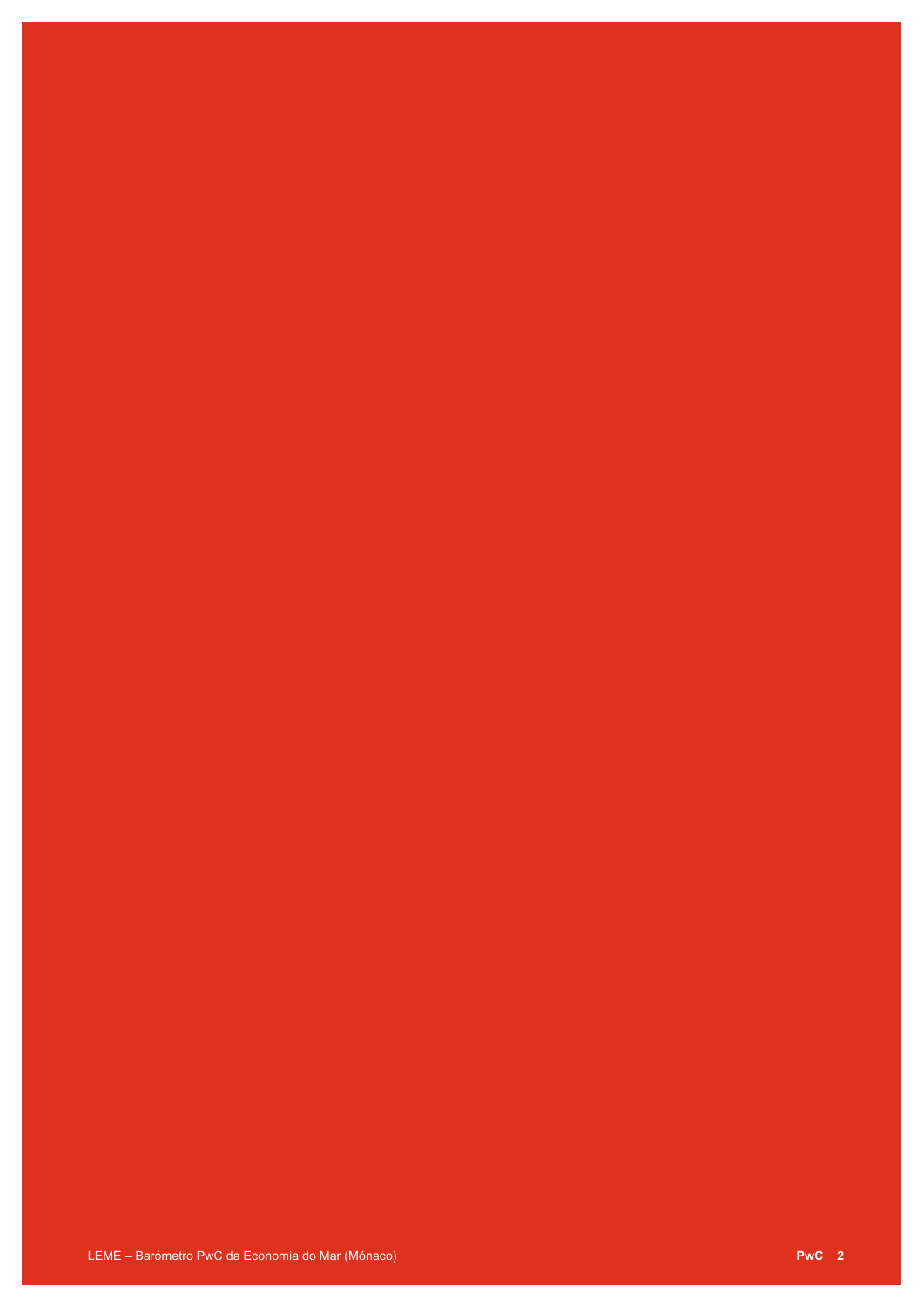"Durant ma carrière de navigateur, j'ai obtenu de la mer quelques aveux sur les lois qui déterminent son rôle parmi les forces du Monde, ou qui propagent la vie jusqu'au fond des abîmes. Et, tandis que mes yeux s'ouvraient au ravissement des fécondités sans limite, une parcelle du mystère qui domine la création, les espaces et les temps s'éclairait pour me donner une sereine confiance dans la destinée que l'équilibre de l'Univers impose aux organismes avec le cycle éternel de la vie et de la mort."

In "La Carrière d'un Navigateur", Prince Albert 1<sup>er</sup>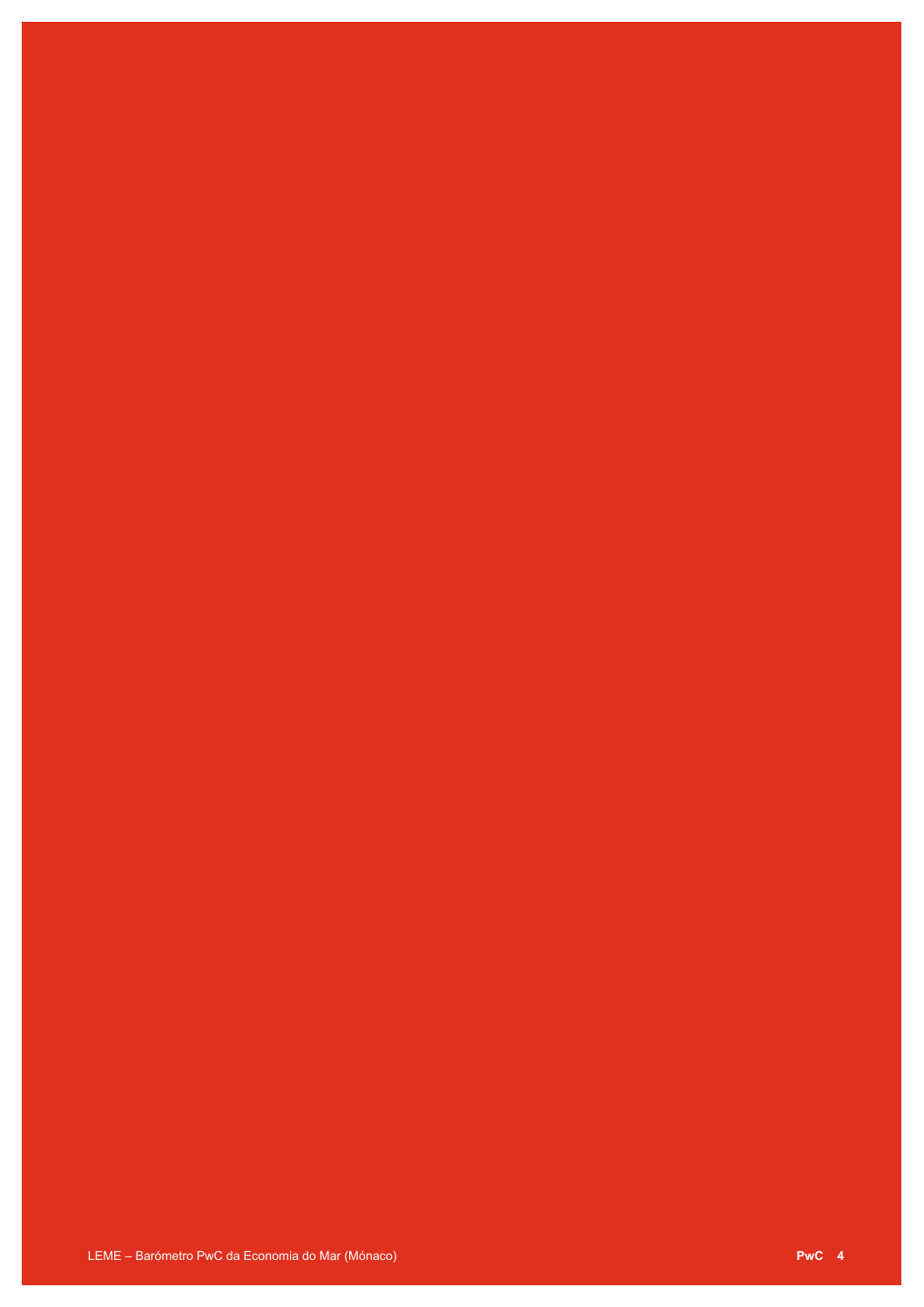# Índice Index

 $\sqrt{2}$ 

| Introdução<br>Introduction                                                                                                              |    |
|-----------------------------------------------------------------------------------------------------------------------------------------|----|
| LEME - Barómetro PwC da Economia do Mar<br>HELM - PwC Economy of the Sea Barometer                                                      |    |
| Evolução de índices PwC de variáveis da Economia do Mar no Mónaco<br>Evolution of PwC indexes of Economy of the Sea variables in Mónaco |    |
| Breves Notas de Conjuntura e Desafios<br>A Brief Analysis of the Current State of Affairs and Challenges                                | 16 |
| Entretenimento, Desporto, Turismo e Cultura<br>Entertainment, Sports, Tourism and Culture                                               | 17 |
| Formação e Emprego Marítimo (Capital Humano)<br>Maritime Training and Employment (Human Capital)                                        | 20 |
| Transportes Marítimos, Portos, Logística e Expedição<br>Maritime Transport, Ports, Logistics and Shipping                               | 23 |
| Outros Subsetores<br><b>Other Subsectors</b>                                                                                            | 27 |
| Nota Metodológica<br>Note on Methodology                                                                                                | 29 |
|                                                                                                                                         |    |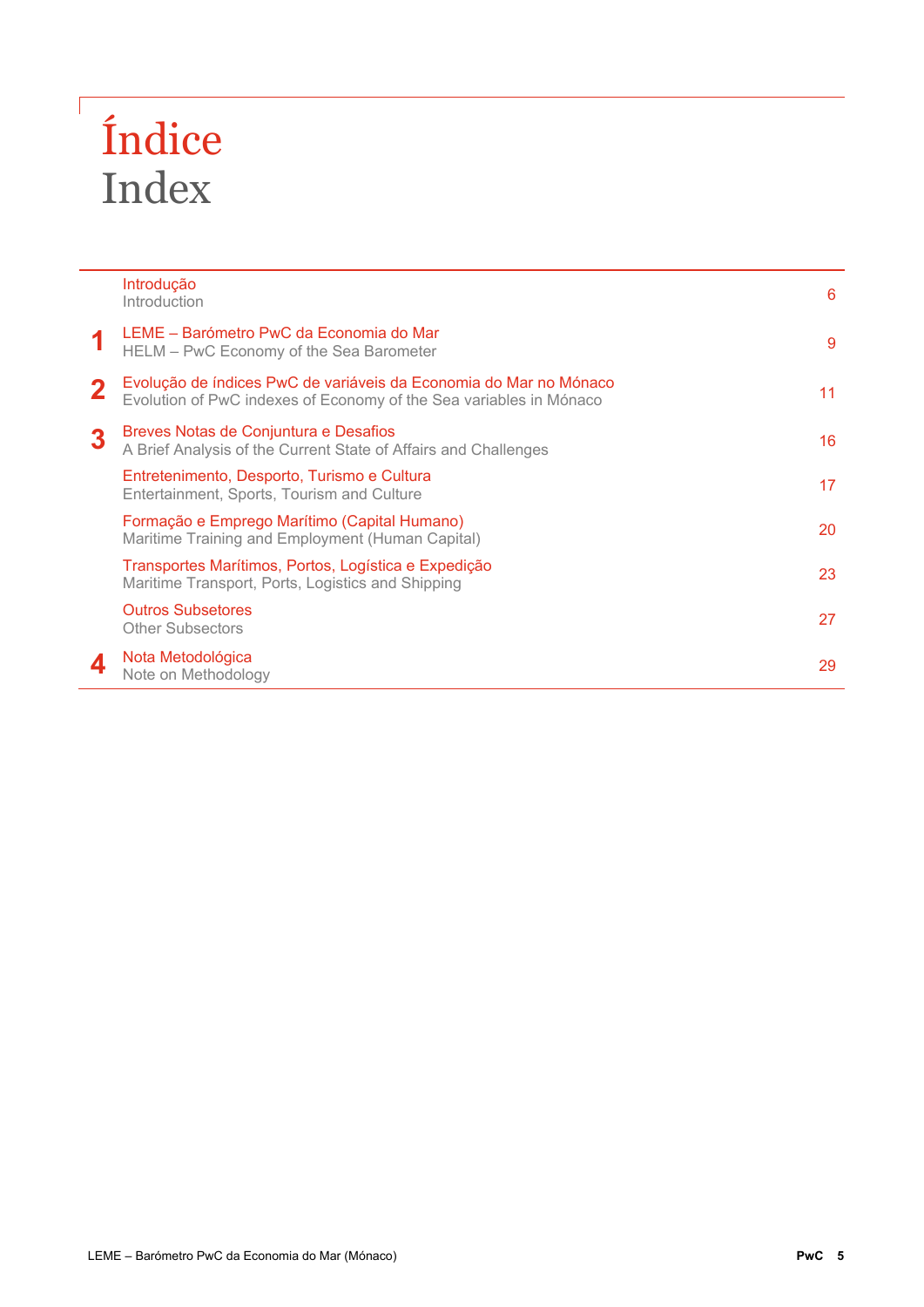### Introdução

Dentro do nosso compromisso de responsabilidade social para com o desenvolvimento da enconomia do mar, apresentamos a 2ª edição do LEME – Barómetro PwC da Economia do Mar (Mónaco)

A forma como as diversas economias olharem para o recurso "Mar" condicionará a vida de todos nós, nos próximos tempos. Este novo olhar para o mar permitirá acrescentar valor à economia de diversos estados e ajudará a assegurar o equilíbrio entre o inevitável desenvolvimento económico e os ecossistemas que nos rodeiam.

Permanentemente atenta aos diversos desafios que a humanidade enfrenta, a PwC reúne os seus melhores especialistas para ajudar as empresas e a sociedade em geral a tomar as melhores decisões no que se refere ao investimento e retorno económico, social e ambiental.

Para além dos diversos projectos relacionados com a economia do mar que temos vindo a desenvolver em conjunto com os nossos clientes, a PwC tem investido em diversas acções de divulgação de informação relevante, nas quais se insere a publicação deste barómetro que também enquadramos nas nossas actividades de responsabilidade social. Com a publicação do LEME - Barómetro PwC da Economia do Mar, pretendemos partilhar com a sociedade do Mónaco qual o rumo que os Monegascos estão a tomar em termos da economia do mar, através de um conjunto de indicadores sintéticos e de fácil leitura

Este barómetro é constituído por informação quantitativa traduzida em índices. A PwC agradece a disponibilidade e a relevância dos contributos de todos aqueles que ajudaram a construir o LEME - Barómetro PwC da Economia do Mar.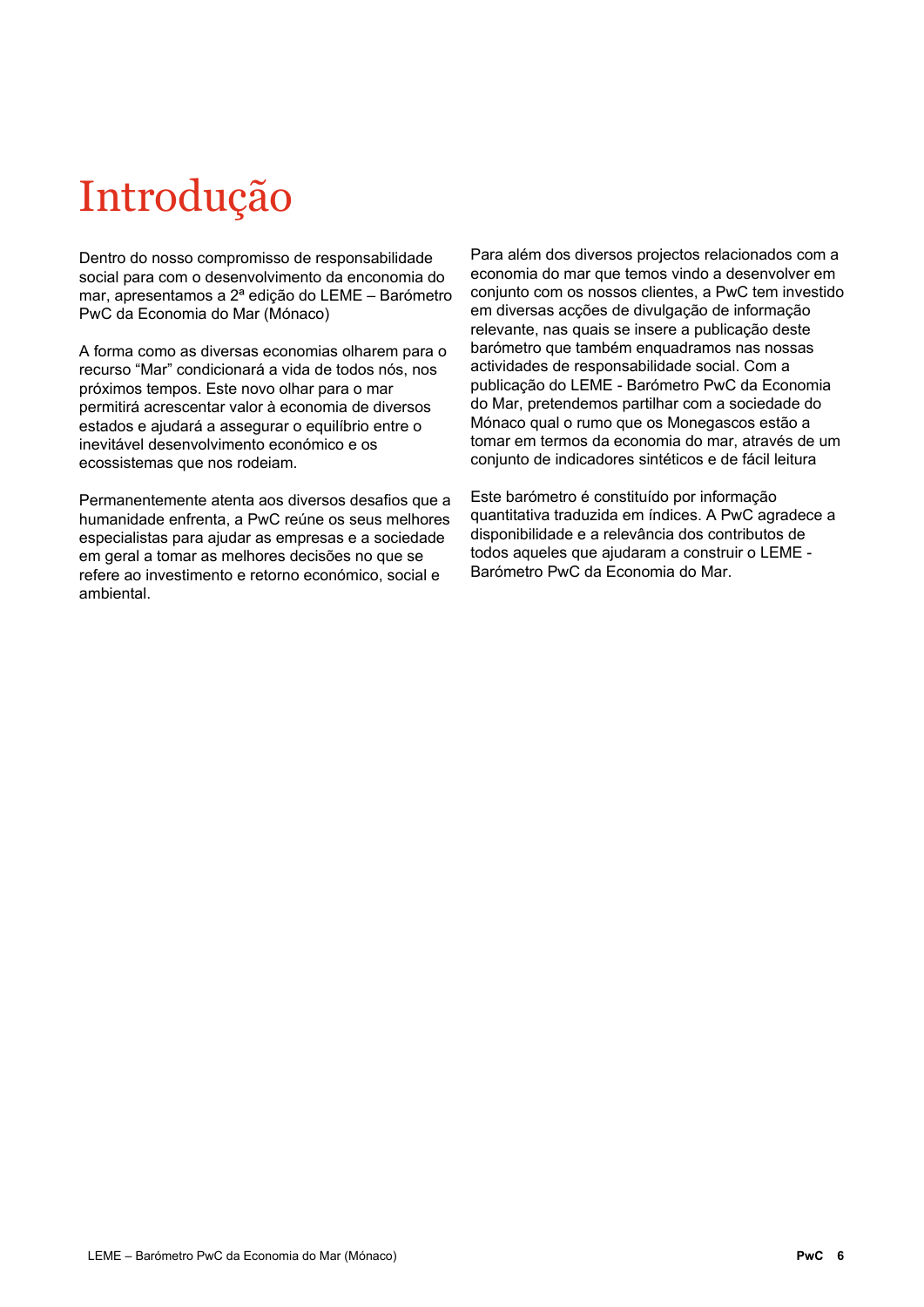### Introduction

Within our social responsibility commitment for the development of economy of the sea, we present the 2<sup>nd</sup> edition of HELM – PwC Economy of the Sea Barometer (Monaco).

The way economies will view the resource "Sea" will impact everyone's life in the future. This view of the sea will enable the addition of value to the economies of numerous countries and will help to ensure the balance between the inevitable economic development and the ecosystems that surround us. Permanently alert to the multiple challenges that humankind faces, PwC brings together its top specialists to help businesses and society in general to take informed decisions about investment and economic, social and environmental return.

In addition to the many projects related to the economy of the sea that we have been developing with our clients, PwC has invested in a number of initiatives for the release of relevant information, of which the publication of this barometer is part and which also links in with our social responsibility activities. With the publication of HELM - PwC Economy of the Sea Barometer, we intend to share with the Monaco public what is the direction that Monaco is taking in respect of the economy of the sea, through a set of concise and easy-to-read indicators.

This barometer is made up of quantitative information transformed into indexes. PwC thanks the availability and the relevant contributions of all that helped create HELM - PwC Economy of the Sea Barometer.

**Miguel Marques** Economy of the Sea Partner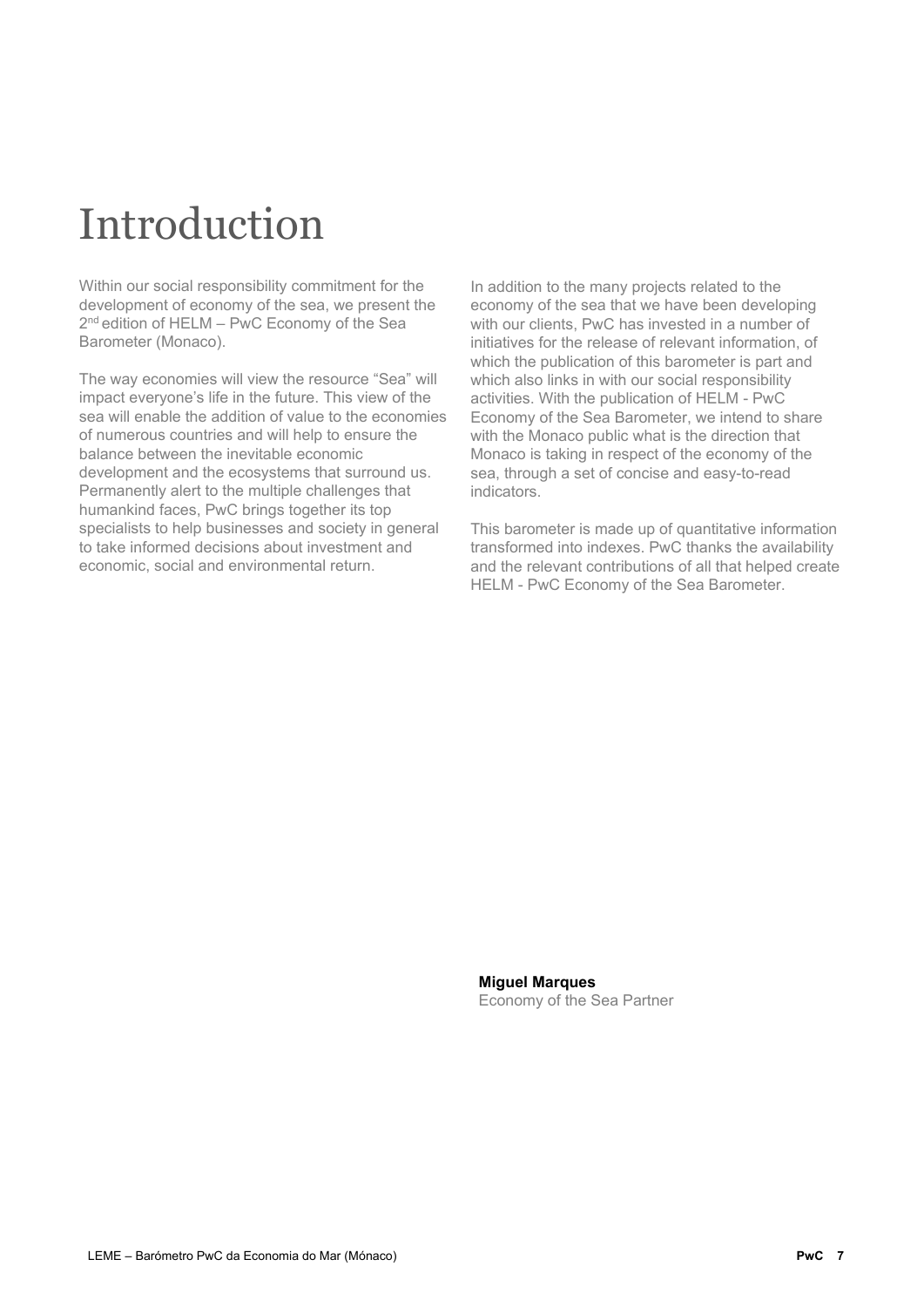This communication is of an informative nature and intended for general purposes only. It does not address any particular person or entity nor does it relate to any specific situation or circumstance. PwC will not accept any responsibility arising from reliance on information hereby transmitted, which is not intended to be a substitute for specific professional business advice.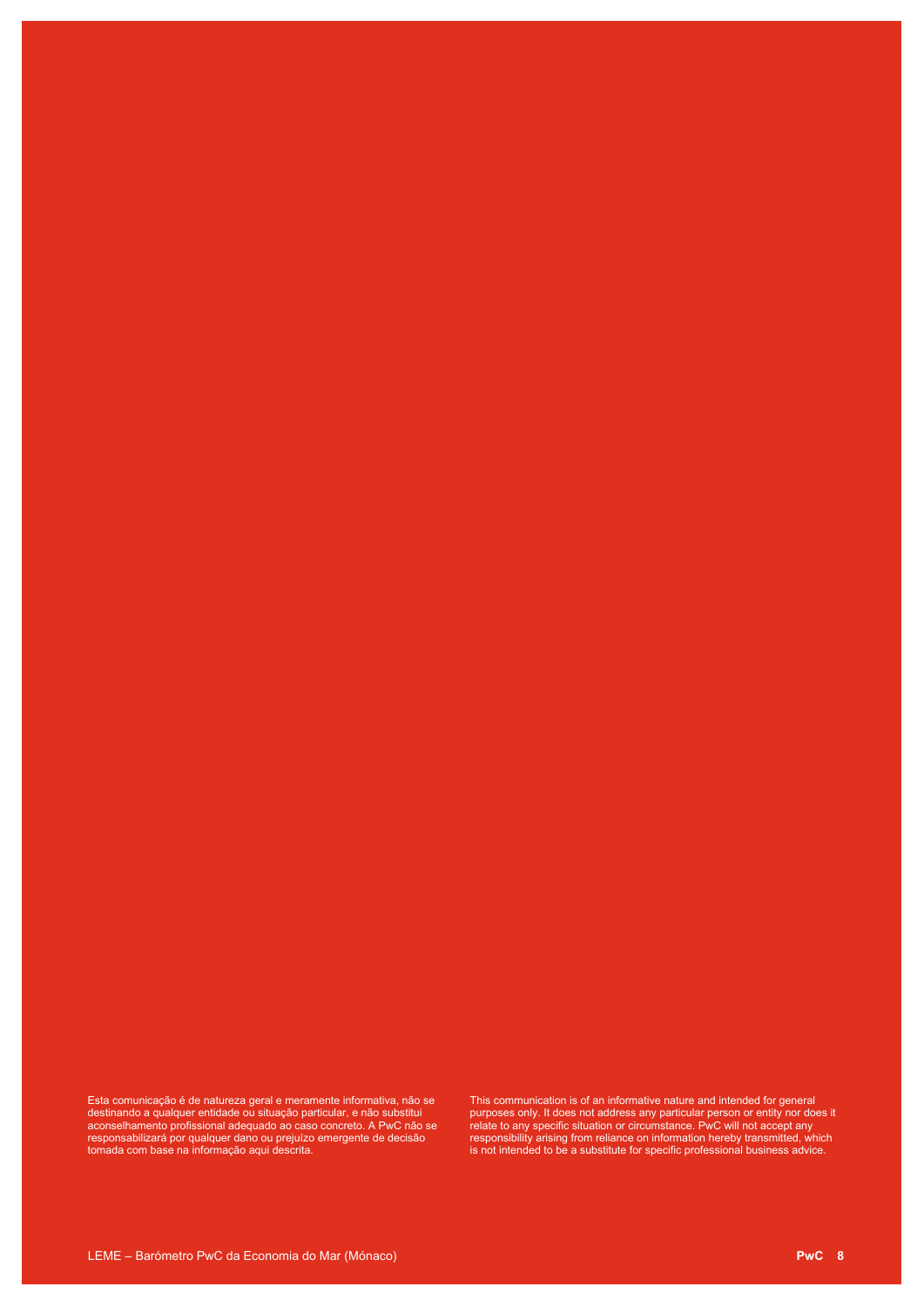LEME – Barómetro PwC da Economia do Mar

HELM – PwC Economy of the Sea Barometer

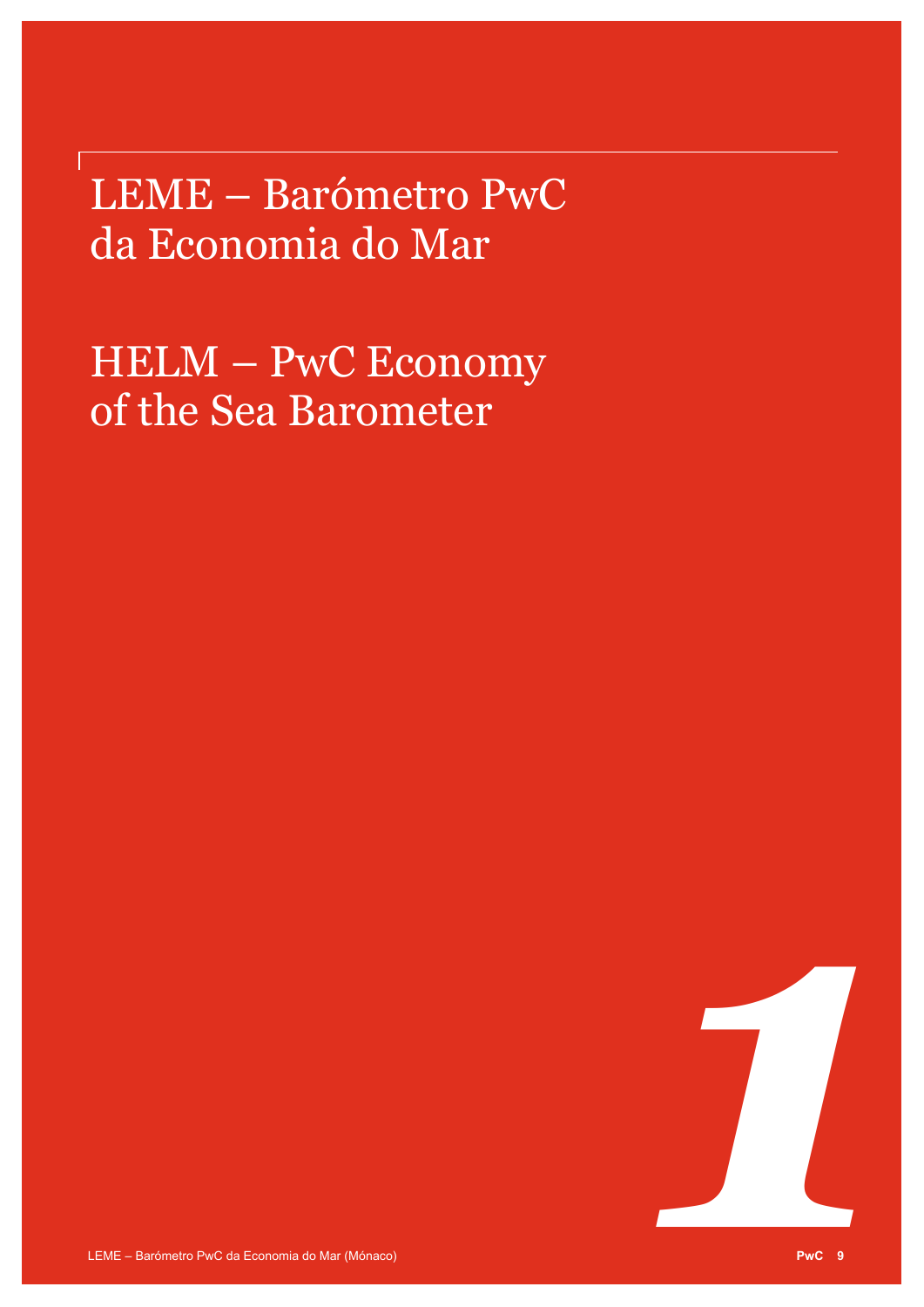Esta é a segunda edição do LEME – Barómetro PwC da Economia do Mar (Mónaco).

Vários esforços têm sido feitos por diversas entidades no sentido de avaliar quantitativamente a importância da economia do mar no Mónaco. Alguns progressos foram alcançados, no entanto, o peso das atividades económicas relacionadas com o mar no total da economia local continua a ser de difícil medida e avaliação. Os indicadores existentes não permitem medir, com total precisão e de forma continuada, o real impacto destas atividades na economia local.

Com o LEME – Barómetro PwC da Economia do Mar (Mónaco), pretendemos construir uma ferramenta que permita clarificar a atual situação deste recurso no Mónaco, assim como as suas perspetivas de evolução no futuro. O LEME pretende ser um instrumento de observação que permita aos seus utilizadores retirar informações úteis, de uma forma fácil e rápida.

O LEME é um projeto de longo prazo, que funcionará como uma compilação de dados que permita acompanhar, ao longo do tempo, a evolução da economia do mar no Mónaco e que, simultaneamente, possibilite realizar uma análise das tendências e das escolhas que estão a ser efetuadas pelos diversos agentes económicos.

O LEME – Barómetro PwC da Economia do Mar (Mónaco) é constituído por duas componentes: 1. índices de diversas variáveis relevantes para os diversos subsetores que constituem a economia do mar no Mónaco; 2. breves notas de conjuntura, contendo aspetos relevantes de cada subsetor, bem como os respetivos desafios.

This is the second edition of HELM – PwC Economy of the Sea Barometer (Monaco).

Much effort has been made by various entities in order to quantitatively evaluate the importance of the economy of the sea in Monaco. Some progress has been made; however, the weight of the economic activities related with the sea in the local economy continues to be difficult to measure and evaluate. The current indicators do not yet allow measurement of the real impact of these activities in the local economy with total precision.

With HELM – PwC Economy of the Sea Barometer (Monaco), we aim to build a tool that helps clarify the current situation of this resource in Monaco, as well as its prospects for the future. The HELM aims to be an instrument of observation that enables its users to obtain useful information in an accessible format.

HELM is a long-term project that operates as a compilation of data that allows us, over time, to accompany the evolution of the economy of the sea in Monaco. Simultaneously, it enables trend analysis and the evaluation of decisions that are being taken by various economic agents.

The HELM – PwC Economy of the Sea Barometer (Monaco) is constituted by two components: 1. indexes of multiple relevant variables that make up the subsectors that constitute the Monaco economy of the sea; 2. brief notes about the current state of affairs, containing relevant aspects about each subsector as well as their main challenges.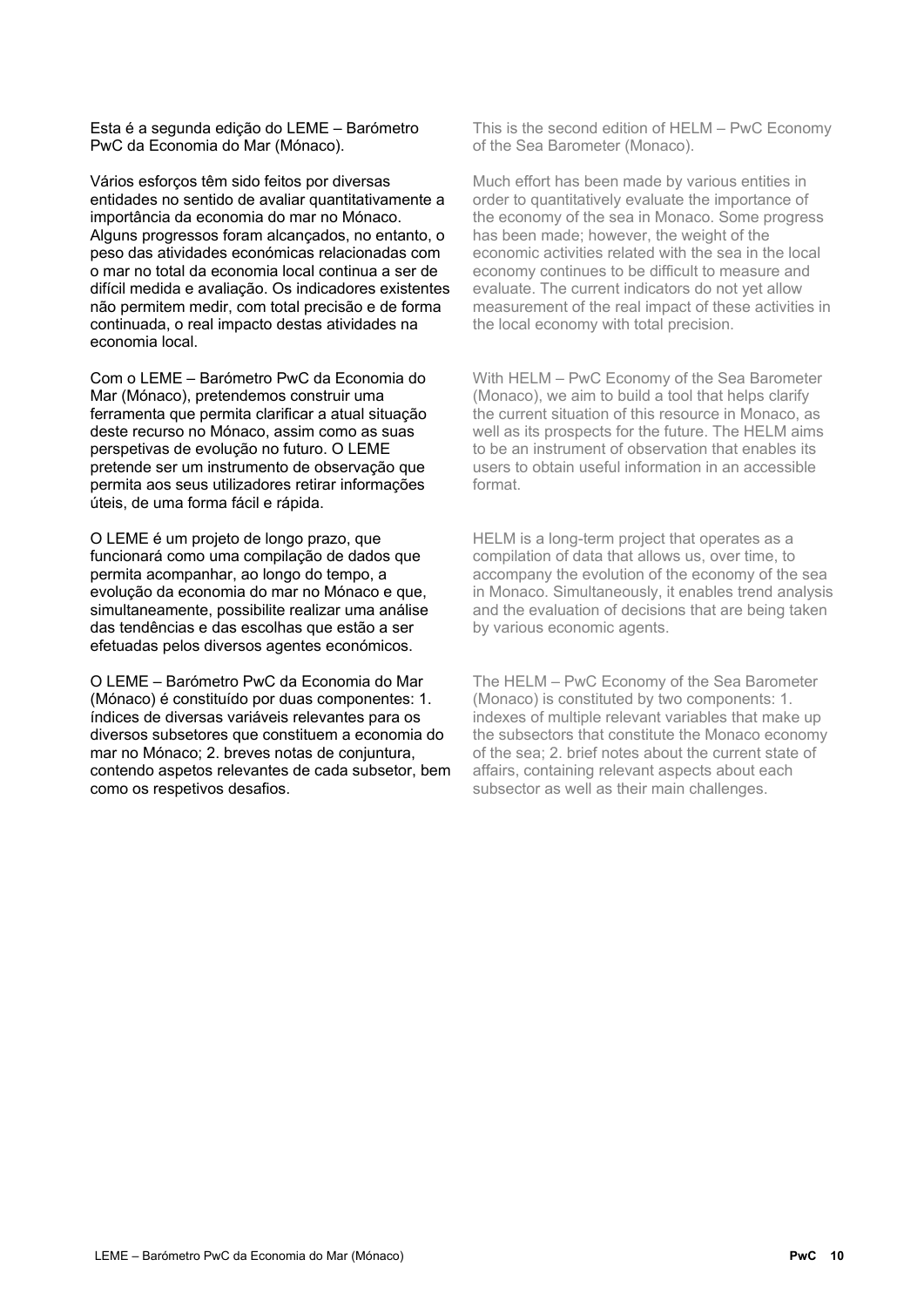Evolução de índices PwC de variáveis da Economia do Mar no Mónaco

Evolution of PwC indexes of Economy of the Sea variables in Monaco

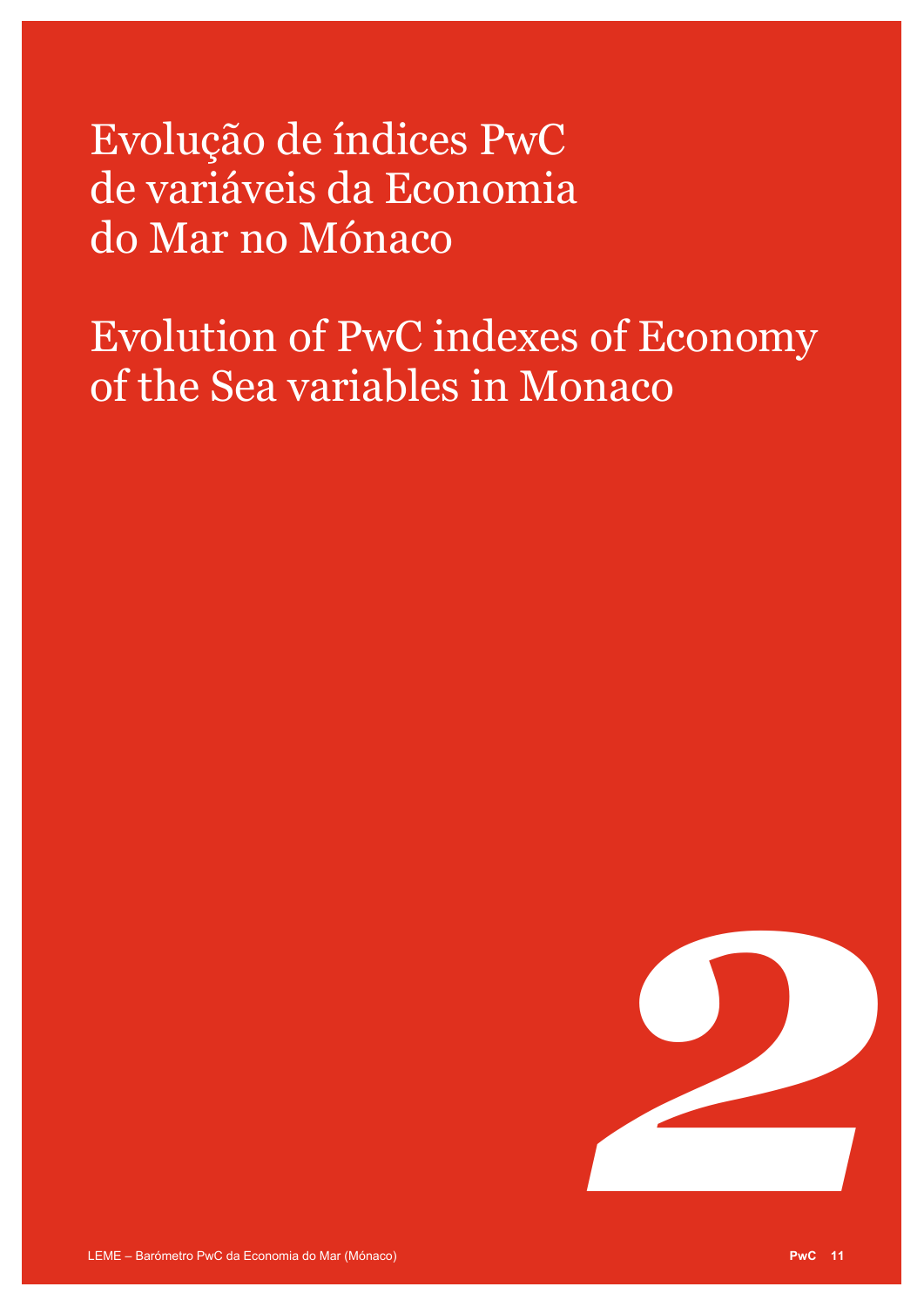#### **Índices de Base 100 a 31 de dezembro de 2012**

Os índices (de base 100 a 31 de dezembro de 2012) foram construídos com base na seleção de um conjunto de variáveis que consideramos relevantes ao nível dos subsetores com maior representatividade na economia do mar no Mónaco.

#### **Subsetores relevantes no quadro da economia monegasca**

No recurso mar, operam diversas indústrias/subsetores que são considerados relevantes no quadro da economia monegasca, como são os setores ligados aos transportes marítimos, entretenimento, desporto, turismo e cultura, formação e emprego marítimo.

Existe ainda um outro conjunto de subsetores, como o caso das energias renováveis, dos recursos minerais e da biotecnologia, construção e manutenção/reparação naval, pesca, aquacultura e indústria do pescado, ação do Estado no mar, seguros marítimos e financiamento marítimo, que, apesar de revelarem um enorme potencial, ainda levarão algum tempo a ganhar relevância no quadro da economia monegasca.

Neste contexto, optámos por incluir nos índices, apenas as variáveis relacionadas com os subsetores que têm atualmente um peso relevante no quadro da economia do mar no Mónaco.

Adicionalmente, tendo em conta a importância do capital humano no crescimento sustentado de uma economia, destacámos algumas variáveis relacionadas com esta área.

Do mesmo modo, todos os anos, reconfirmamos que os dados comparativos das fontes de informação dos índices se mantêm estáveis. Em caso de reexpressão, por parte da entidade emissora, procedemos à respetiva atualização dos índices. Sempre que incluímos novas informações os índices ou recalculamos os mesmos para o período passado,

de forma a ser comparável, as respetivas variáveis serão assinaladas com um asterisco.

#### **Base 100 Indexes as of 31 December 2012**

The indexes (base 100 as of 31 December 2012) were created based on a selection of several variables that we considered relevant for the subsectors with major impact on the economy of the sea in Monaco.

#### **Relevant subsectors of the Monegasque economic framework**

In the sea resource, several industries / subsectors operate that are considered relevant in the context of the Monegasque economy, as are the sectors linked to maritime transport, entertainment, sport, tourism and culture, maritime training and employment.

There is another set of sub-sectors, such as renewable energy, mineral resources and biotechnology, shipbuilding and ship repair / maintenance, fishing, aquaculture and fish industry, state action at sea, insurance. maritime and maritime financing, which, while showing enormous potential, will still take time to gain relevance within the Monegasque economy.

In this context, we have decided to include in the index only those variables related with subsectors that currently have relevant weight in the economy of the sea framework in Monaco.

Additionally, taking into account the importance of human capital in the sustained growth of the economy, we have enhanced related with this area.

Similarly, every year we reconfirm that comparative data used in the indexes maintains relevant. In the case of re-stating data previously used by a particular entity, we recalculate the indexes for the previous periods, so that it stays comparable over the years and the respective variables are marked with an asterisk.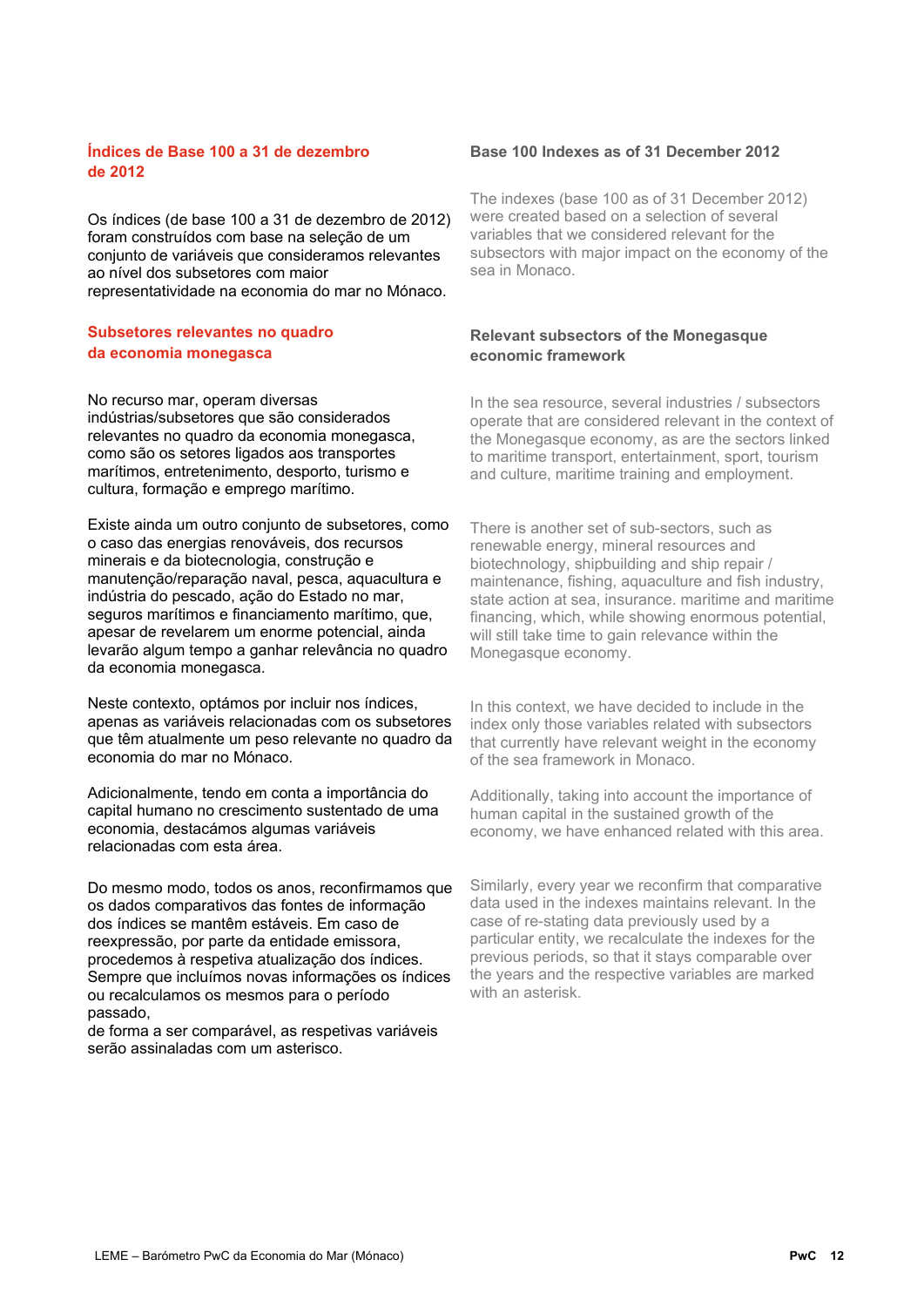#### **As variáveis selecionadas**

Tendo sido definidos os subsetores relevantes da economia do mar, a fase seguinte da construção dos índices passou por selecionar e pesquisar, no contexto da diversa informação dispersa que existe sobre a economia do mar no Mónaco, variáveis que traduzissem a evolução dos diversos subsetores relevantes.

No quadro seguinte, apresentamos as variáveis selecionadas tendo em conta que:

• a sua evolução refletirá um aumento ou diminuição da atividade económica do respetivo subsetor (variável relevante); e

a informação sobre esta variável tem origem numa fonte credível e está disponível ao longo do tempo (variável importante para a sustentabilidade futura dos índices).

#### **Selected variables**

Following the definition of the relevant subsectors for the economy of the sea, the next step for the construction of the indexes was the research and selection of existing but highly dispersed information on the economy of the sea in Monaco and of a set of variables that were representative of the evolution of the multiple relevant subsectors.

In the following framework, the selected variables are presented, taking into consideration:

• their evolution, reflecting an increase or decrease of economic activity of the respective subsector (relevant variable); and

the information about a particular variable has to be from a credible source which will be available in the future (important variable for the sustainability of the indexes).

| <b>Subsetor</b>                                      | <b>Variáveis</b>                                                                                                         |
|------------------------------------------------------|--------------------------------------------------------------------------------------------------------------------------|
| Subsector                                            | <b>Variables</b>                                                                                                         |
|                                                      | Número de passageiros em cruzeiros<br>Number of passengers in cruises                                                    |
| Entretenimento, Desporto, Turismo e Cultura          | Número de quartos ocupados                                                                                               |
| Entertainment, Sports, Tourism and Culture           | Number of occupied rooms                                                                                                 |
|                                                      | Número de visitantes do "Musée Océanographique de Monaco"<br>Number of visitors to the "Musée Océanographique de Monaco" |
| Formação e Emprego Marítimo (Capital Humano)         | Evolução da força de trabalho naval                                                                                      |
| Maritime Training and Employment (Human Capital)     | Naval workforce evolution                                                                                                |
| Transportes Marítimos, Portos, Logística e Expedição | Número de navios em escala                                                                                               |
| Maritime Transport, Ports, Logistics and Shipping    | Number of vessels stop-overs                                                                                             |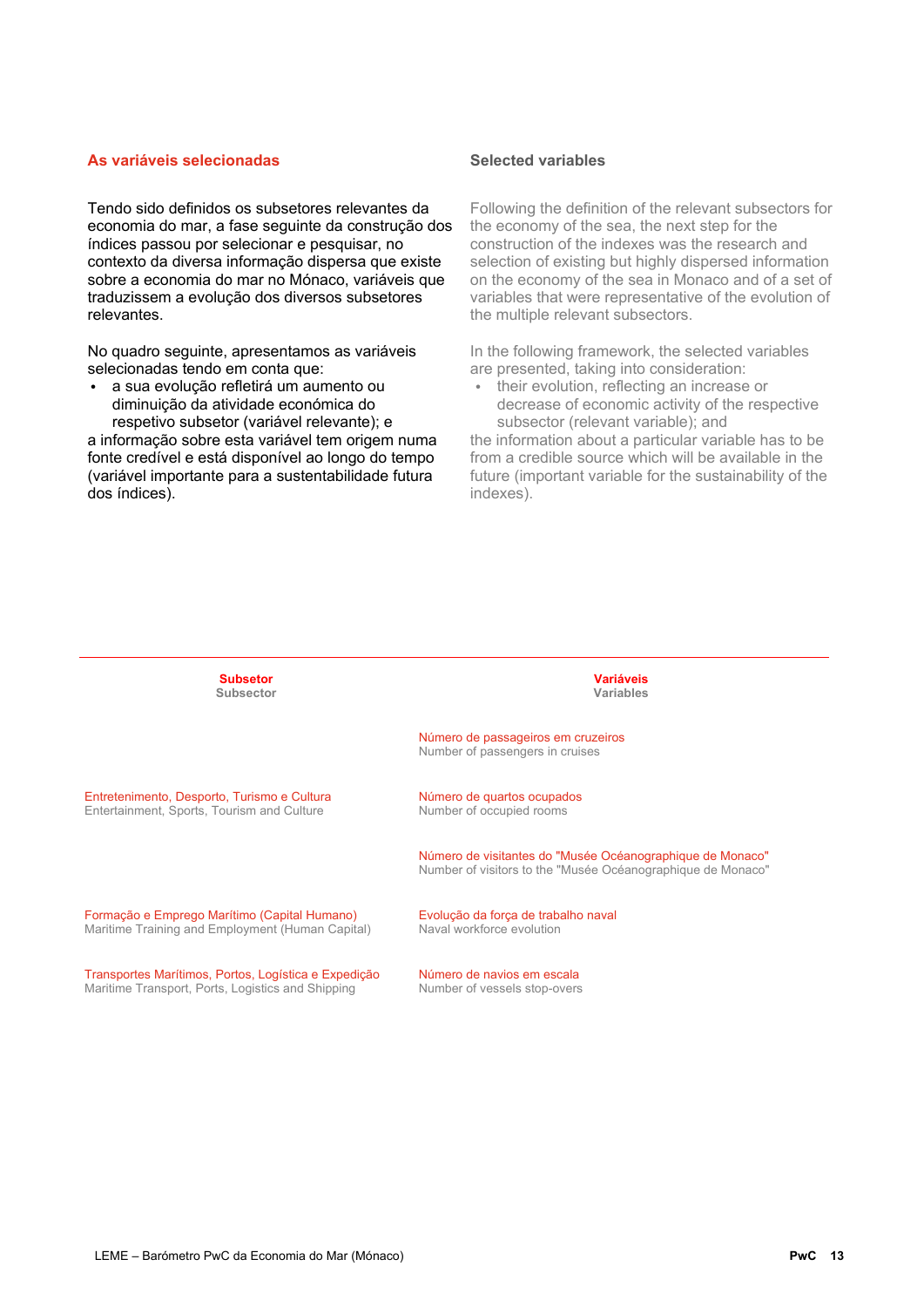#### **Evolução de Índices PwC de variáveis da Economia do Mar no Mónaco**

#### **Evolution of PwC Indexes of Economy of the Sea variables in Monaco**

O comportamento dos índices foi o seguinte:<br>
The behaviour of the indexes was as follows:

| <b>Subsetor</b><br><b>Subsector</b>                                                                             | <b>Variáveis</b><br><b>Variables</b>                                                                                           | $31 - 12 - 17$<br><i><u><b>Indice</b></u></i><br>Index | $31 - 12 - 18$<br><b>Indice</b><br>Index | <b>Evolução</b><br>Evolution |
|-----------------------------------------------------------------------------------------------------------------|--------------------------------------------------------------------------------------------------------------------------------|--------------------------------------------------------|------------------------------------------|------------------------------|
|                                                                                                                 | Número de passageiros em cruzeiros<br>Number of passengers in cruises                                                          | 71,40                                                  | 72,70                                    |                              |
| Entretenimento, Desporto, Turismo e<br>Cultura<br>Entertainment, Sports, Tourism and<br>Culture                 | Número de quartos ocupados<br>Number of occupied rooms                                                                         | 101,70                                                 | 104.60                                   |                              |
|                                                                                                                 | Número de visitantes do "Musée<br>Océanographique de Monaco"<br>Number of visitors to the "Musée<br>Océanographique de Monaco" | 92,90                                                  | 95,60                                    |                              |
| Formação e Emprego Marítimo (Capital<br>Humano)<br>Maritime Training and Employment<br>(Human Capital)          | Evolução da força de trabalho naval<br>Naval workforce evolution                                                               | 107,40                                                 | 108.40                                   |                              |
| Transportes Marítimos, Portos,<br>Logística e Expedição<br>Maritime Transport, Ports, Logistics and<br>Shipping | Número de navios em escala<br>Number of vessels stop-overs                                                                     | 90,80                                                  | 96,20                                    |                              |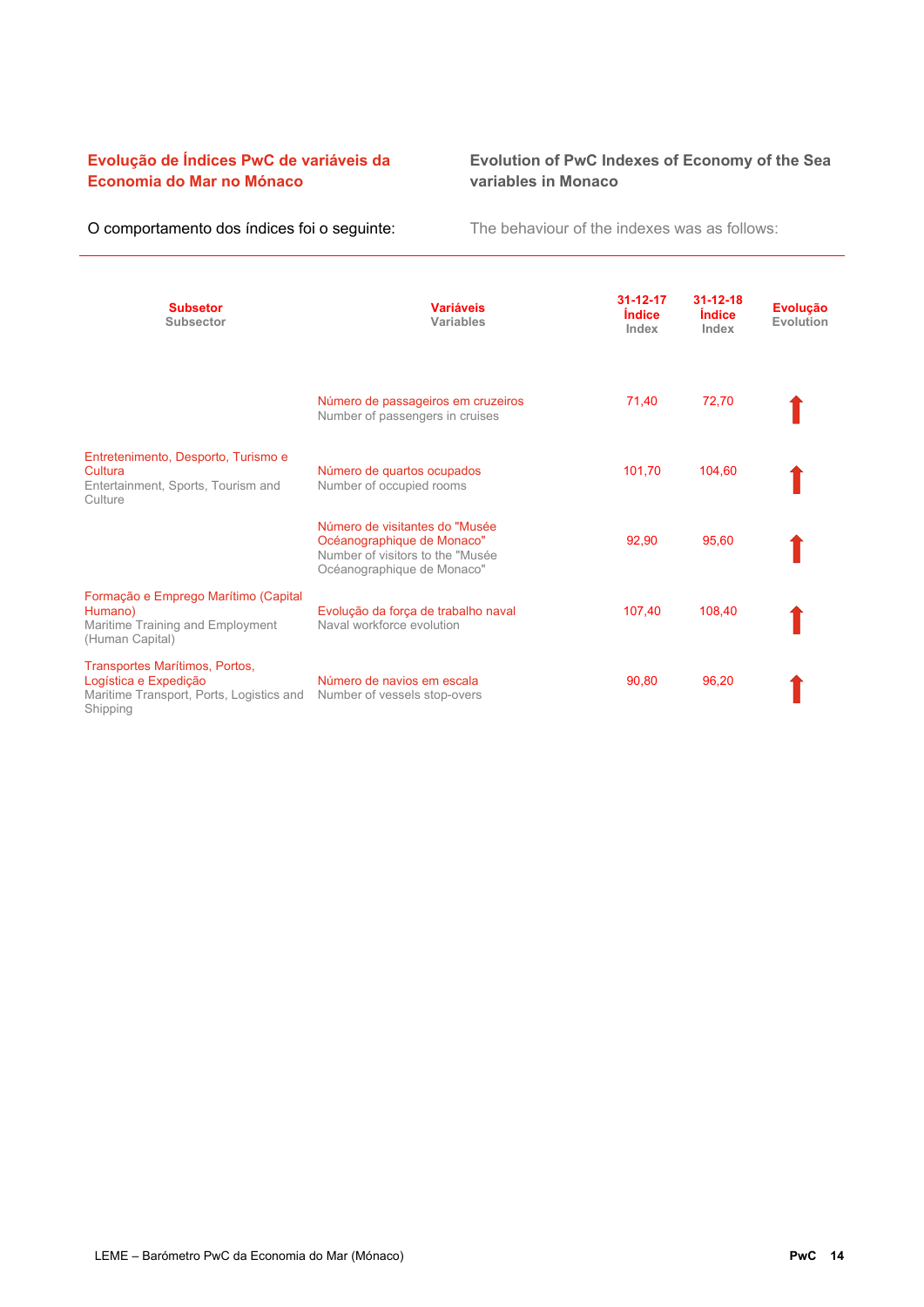#### **Últimos dados disponíveis relativos a 2019**

Até ao encerramento desta edição do LEME – Barómetro PwC da Economia do Mar, foi possível estimar a seguinte evolução dos índices de algumas variáveis até ao fim do terceiro trimestre de 2019:

#### **Last available data for 2019**

Until the closing of this HELM – PwC Economy of the Sea Barometer edition, it was possible to estimate the following evolution of the indexes until the end of the third quarter of 2019:

| <b>Subsetor</b><br>Subsector                   | <b>Variáveis</b><br>Variables                                         | <b>Estimativas / índices</b><br>Estimates / indexes |
|------------------------------------------------|-----------------------------------------------------------------------|-----------------------------------------------------|
| Entretenimento, Desporto, Turismo e<br>Cultura | Número de passageiros em cruzeiros<br>Number of passengers in cruises |                                                     |
| Entertainment, Sports, Tourism and<br>Culture  | Número de quartos ocupados<br>Number of occupied rooms                |                                                     |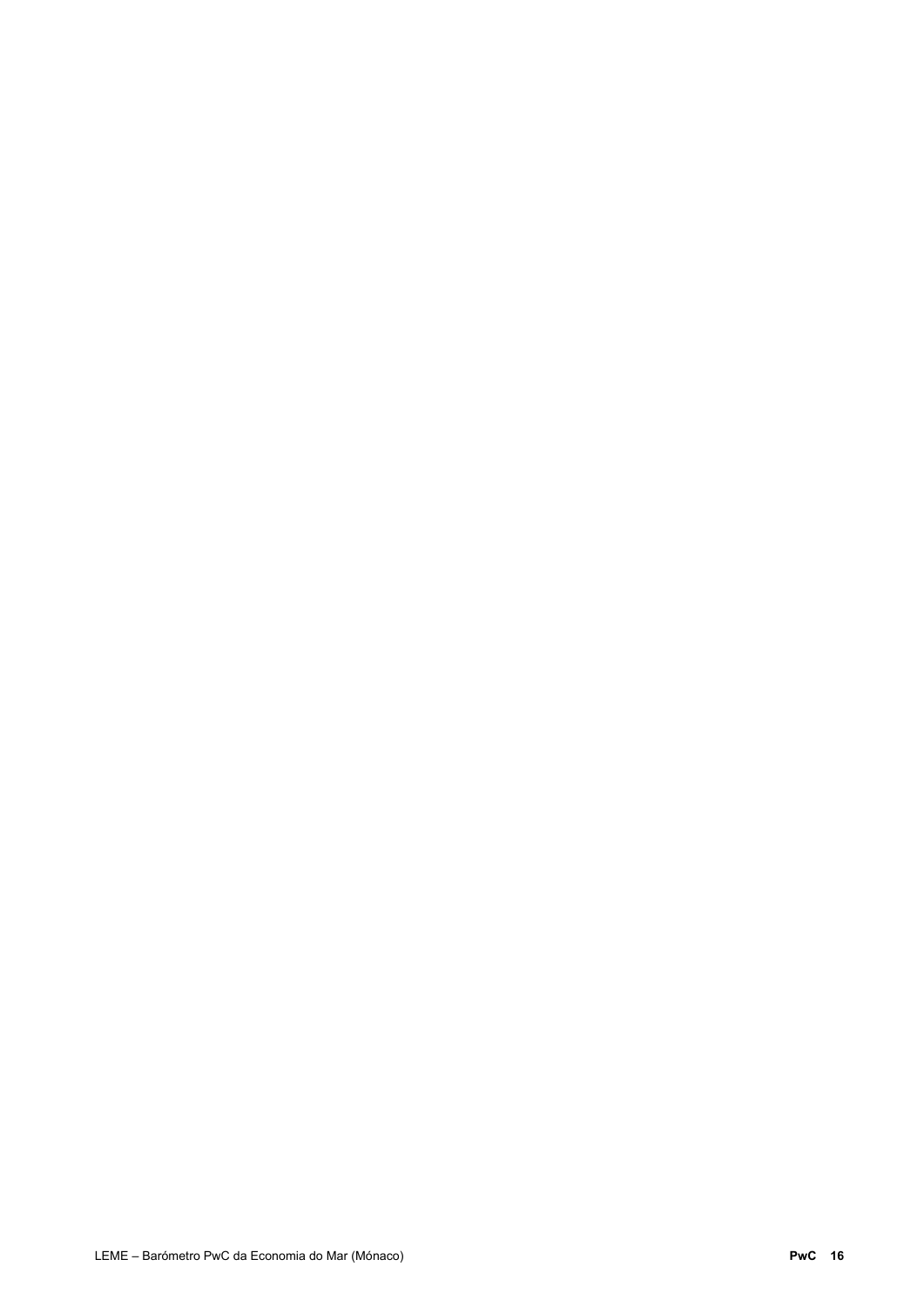### Breves Notas de Conjuntura e Desafios

### A Brief Analysis of the Current State of Affairs and Challenges

| Entretenimento, Desporto, Turismo e Cultura<br>Entertainment, Sports, Tourism and Culture                 | 18  |
|-----------------------------------------------------------------------------------------------------------|-----|
| Formação e Emprego Marítimo (Capital Humano)<br>Maritime Training and Employment (Human Capital)          | 21. |
| Transportes Marítimos, Portos, Logística e Expedição<br>Maritime Transport, Ports, Logistics and Shipping | 24  |
| <b>Outros Subsetores</b><br><b>Other Subsectors</b>                                                       | 27  |

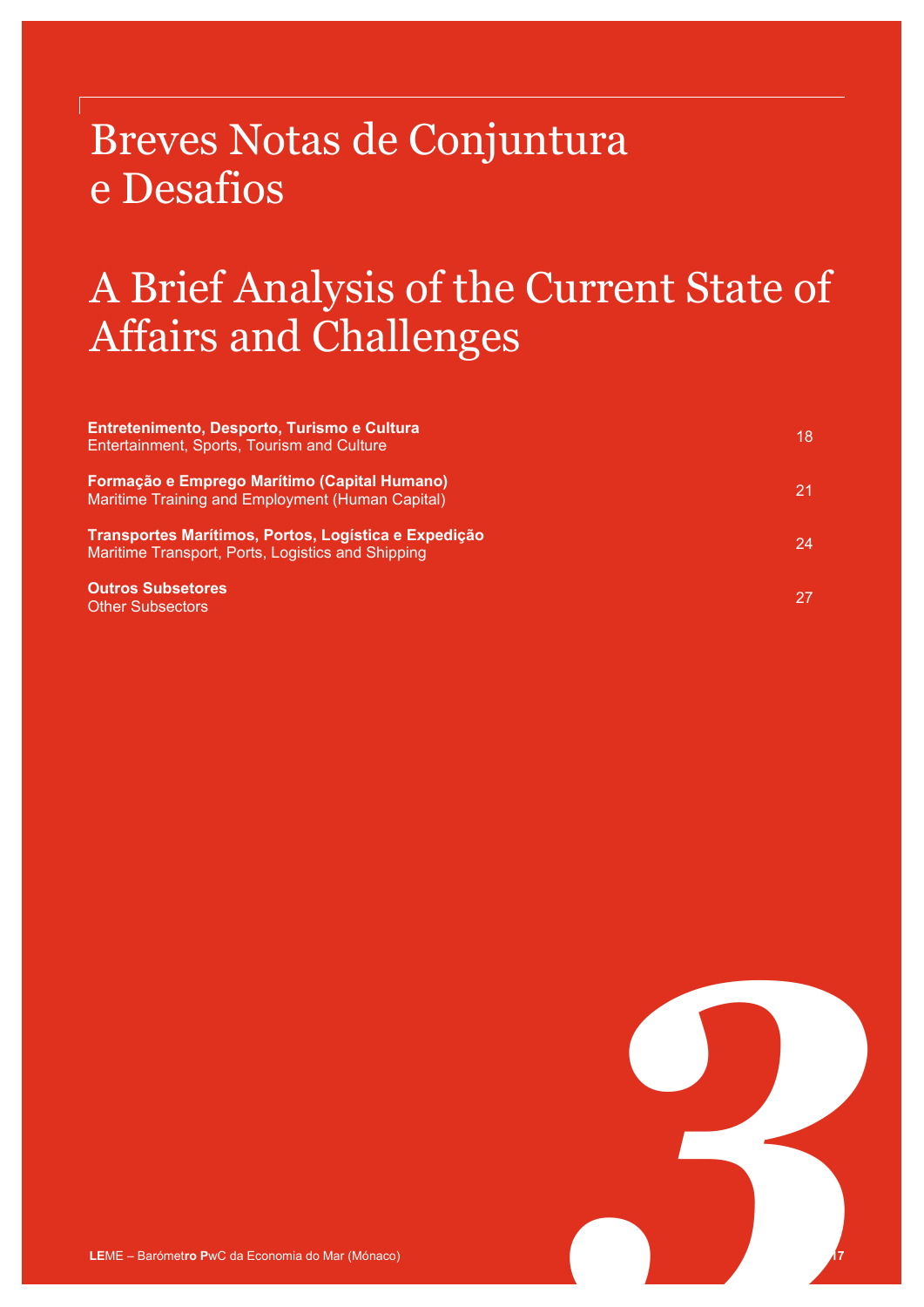Entretenimento, Desporto, Turismo e **Cultura** 

*Entertainment, Sports, Tourism and Culture*

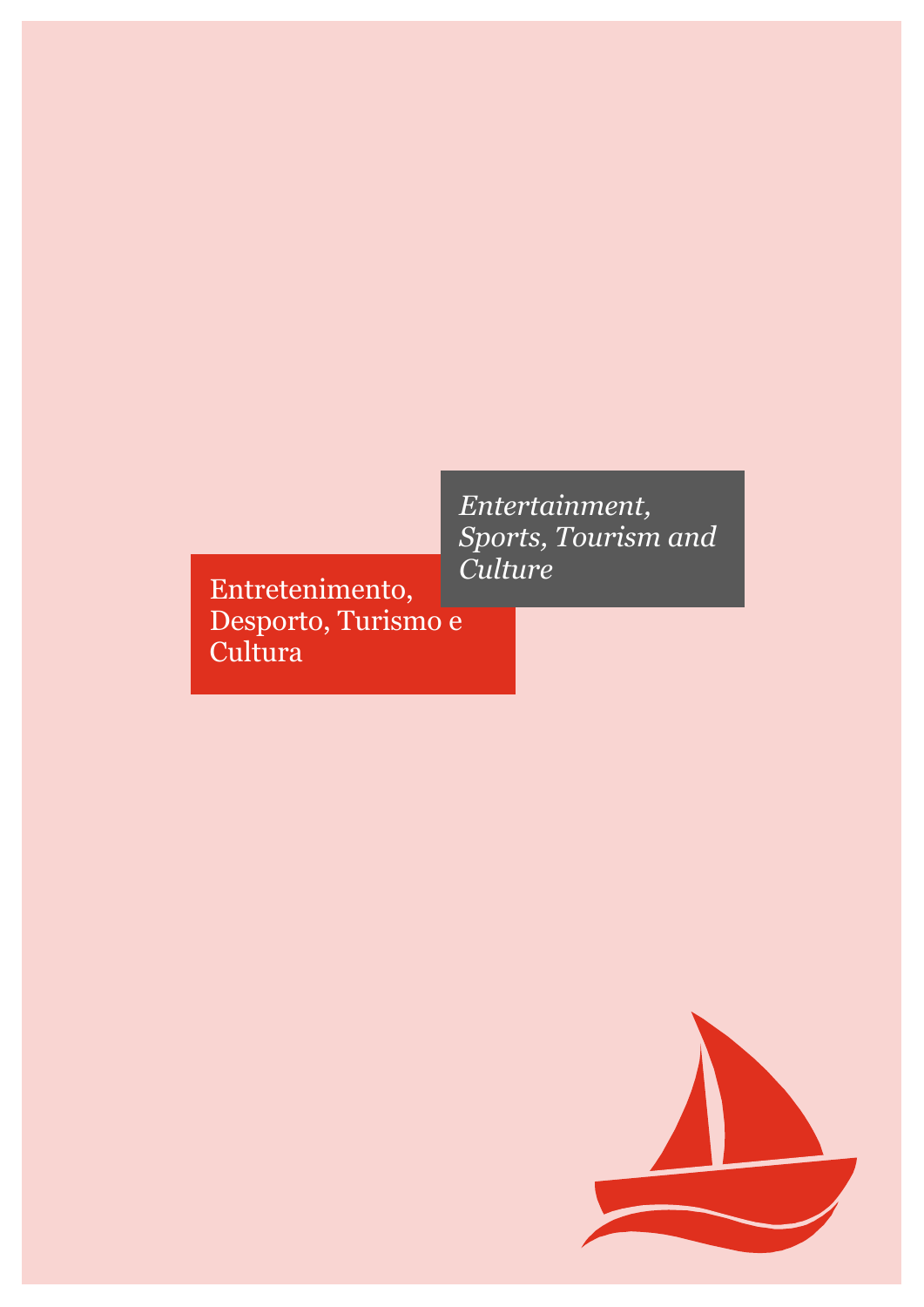#### **Índices PwC**

#### **PwC Indexes**

O número de passageiros em cruzeiros aumentou em 2018 face a 2017.

O número de quartos ocupados e o número de visitantes do "Musée Océanographique" do Mónaco aumentaram ligeiramente em 2018 face a 2017.

The number of passengers on cruises increased in 2018 comparing to 2017.

The number of rooms occupied and the number of visitors in the "Musée Océanographique" of Monaco slighly increased in 2018 comparing to 2017.

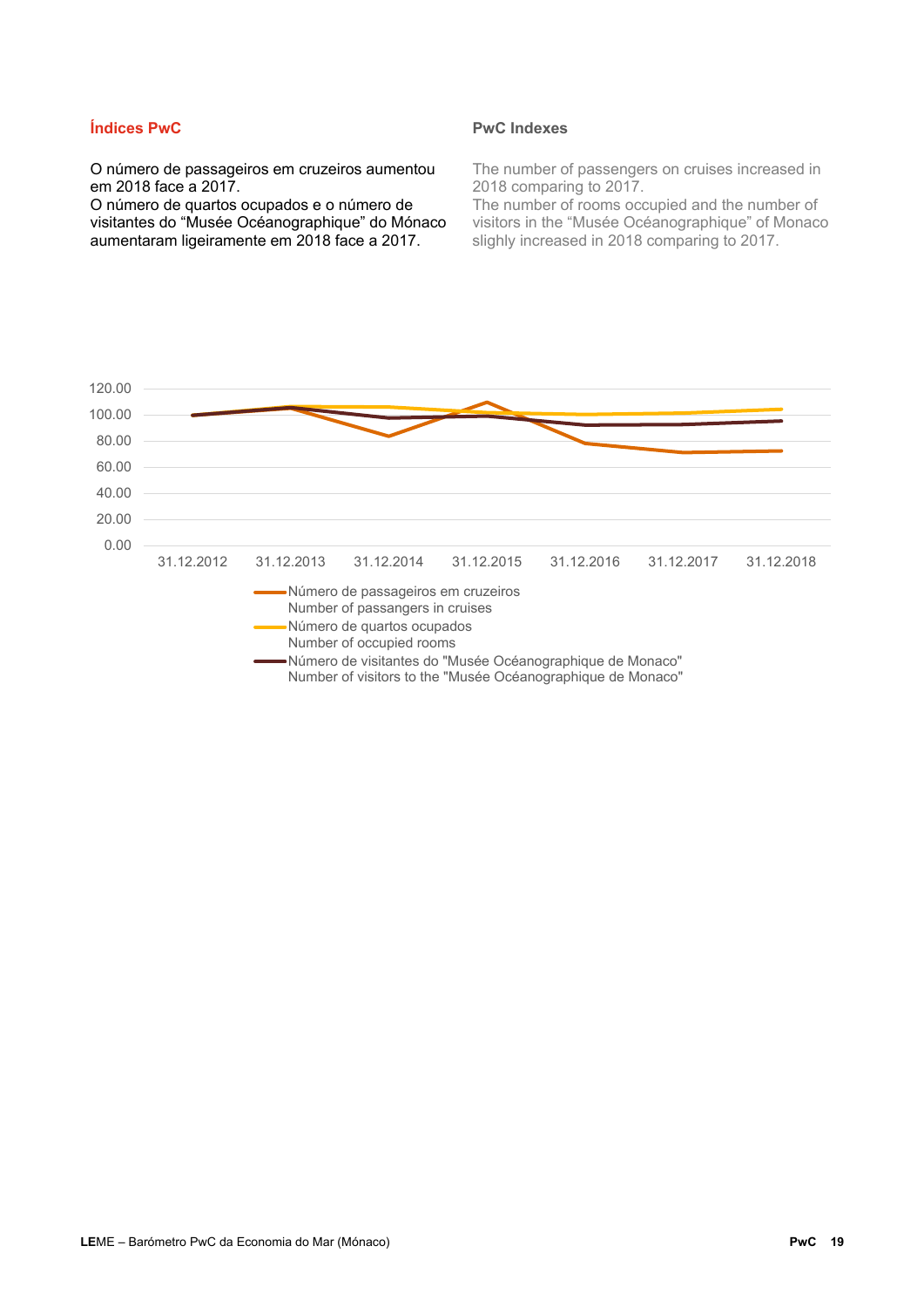#### **Desafios**

#### **Challenges**

Alguns dos desafios que se colocam a este subsetor são os seguintes:

- dinamização da náutica de recreio, através de desportos naúticos;
- aproveitamento de todo o potencial económico relacionado com o desenvolvimento vertical deste setor;
- utilização de todas as capacidades deste subsetor quanto ao apoio ao desenvolvimento de uma cultura marítima;

Some of the challenges facing this subsector are:

- stimulation of nautical tourism through nautical sports;
- harnessing the economic potential associated with the vertical development of this industry;
- using all the capabilities of this subsector to support the development of a maritime culture;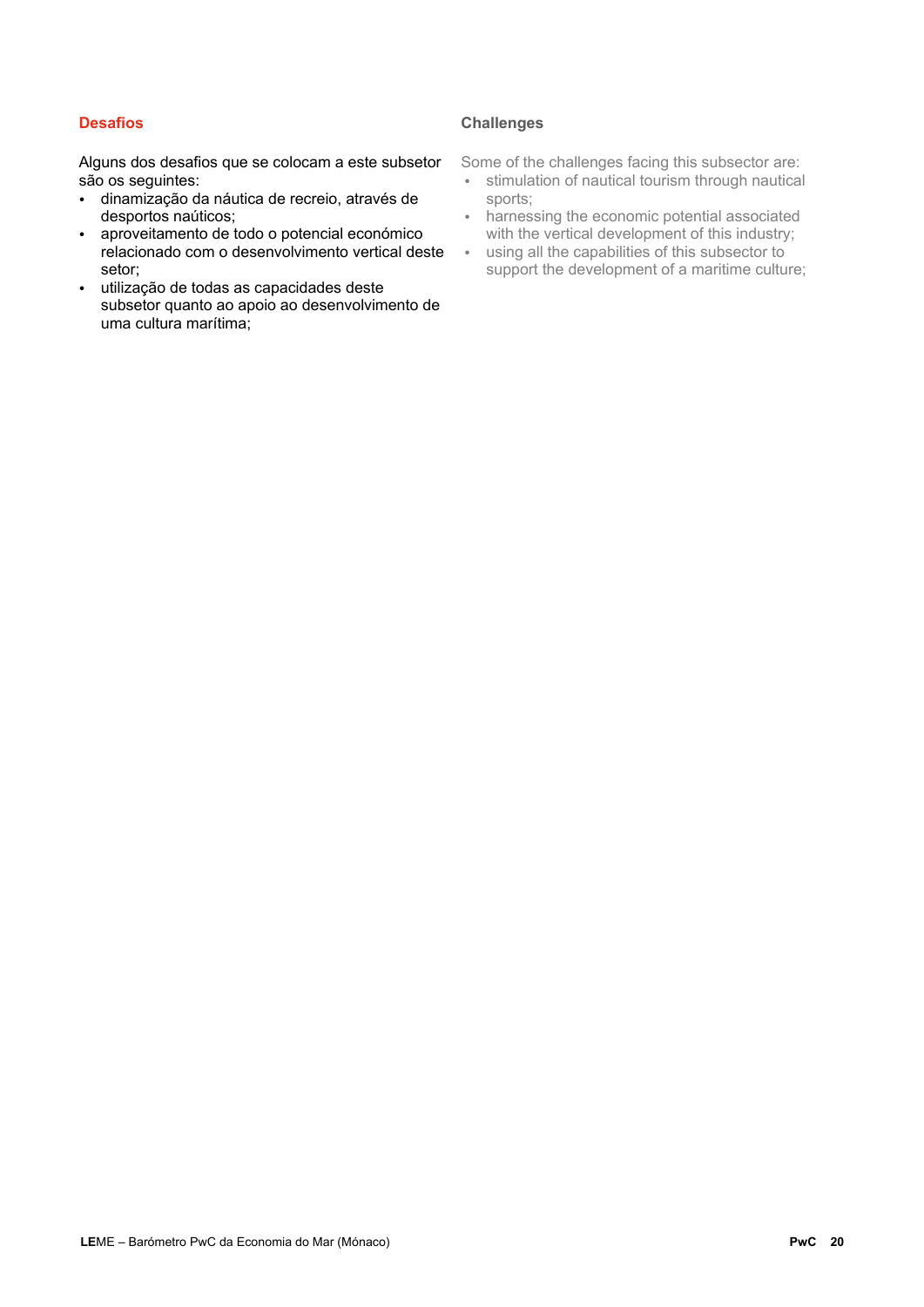Formação e Emprego Marítimo (Capital<br>Humano)

Maritime Training and Employment (Human Capital)

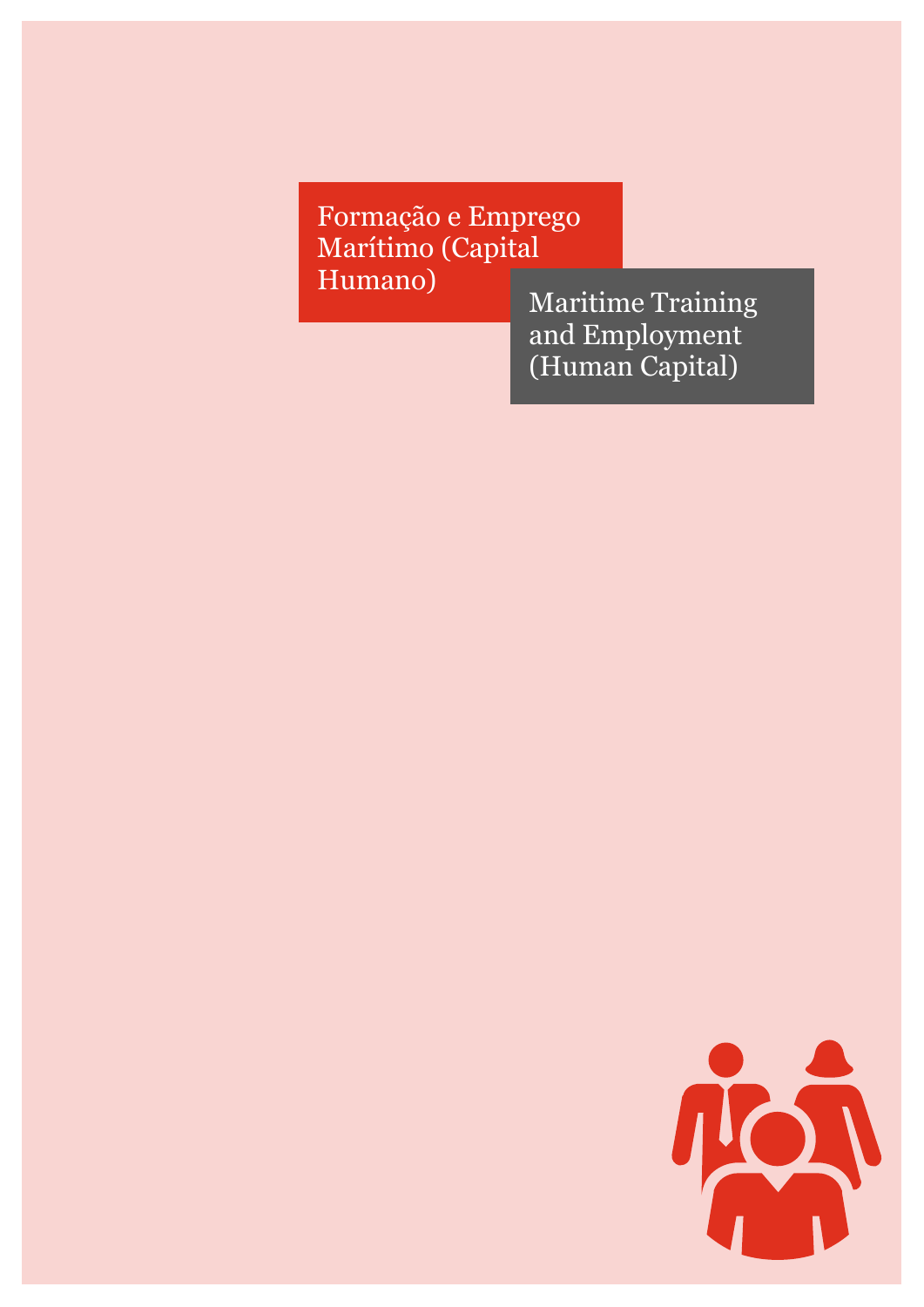#### **Índices PwC**

A evolução da força de trabalho naval demonstra uma variação positiva ao longo de todo o período em análise.

#### **PwC Indexes**

The evolution of the naval workforce shows a positive variation throughout the period under analysis.



Evolução da força de trabalho naval Naval workforce evolution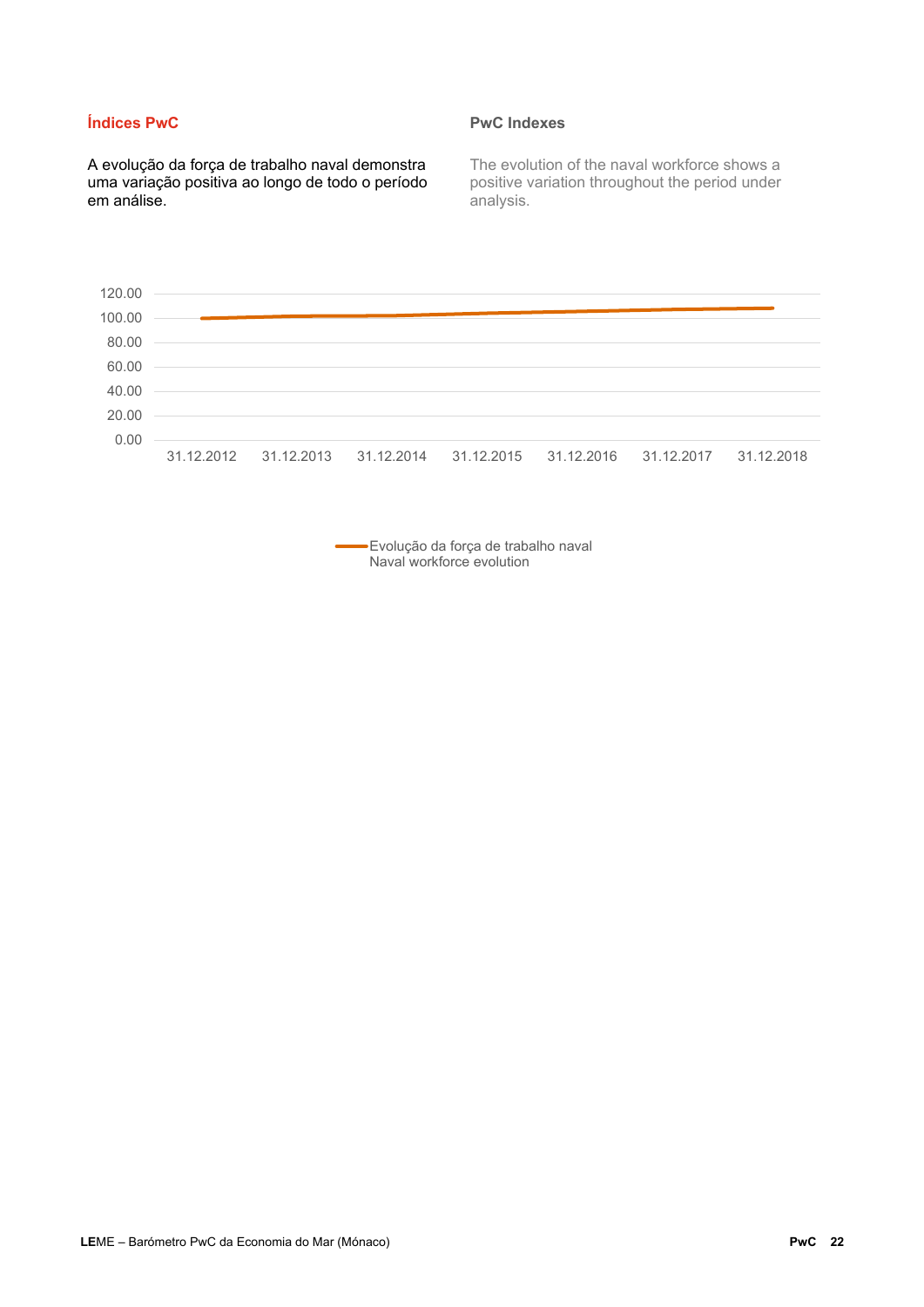#### **Desafios**

#### **Challenges**

Alguns dos desafios que se colocam a este subsetor são os seguintes:

- dinamizar os diversos subsetores da economia do mar, criando um impacto positivo no emprego;
- apostar na qualificação do capital humano de todos os subsetores de forma a melhorar a eficiência e produtividade, bem como a capacidade inovadora do país;
- ver o mar como uma escola de talento e de competências base, como liderança, trabalho em equipa, flexibilidade, etc., aplicáveis a todos os setores da economia monegasca;

Some of the challenges facing this subsector are:

- promotion of the development of the various subsectors of the economy of the sea, creating a positive impact on employment;
- investing in training of human capital in order to improve efficiency and productivity, as well as the innovative capacity of the country;
- view the sea as a school of basic talents and skills, including leadership, teamwork, flexibility, etc., applicable to all industries and sectors of the Monegasque economy;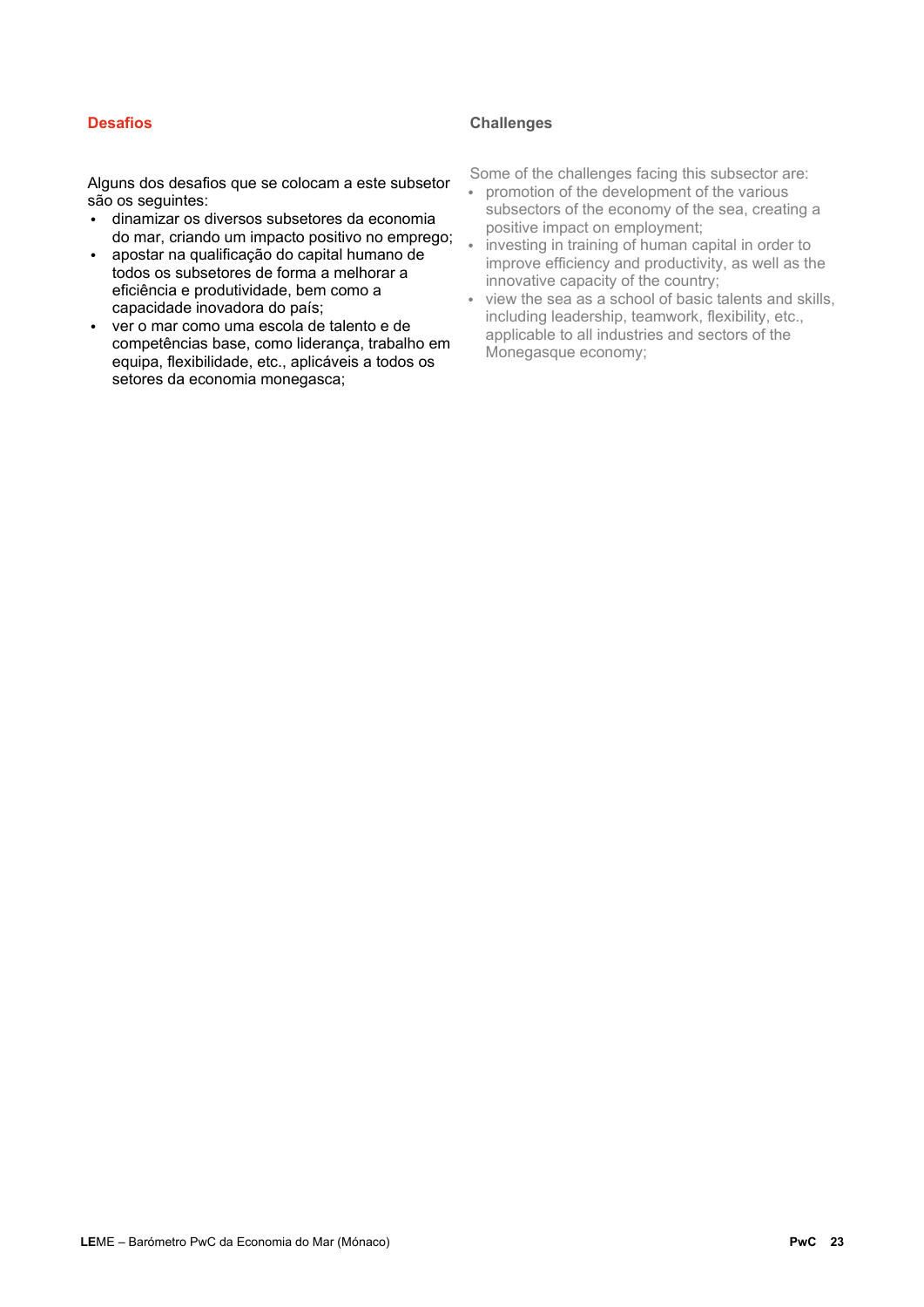Transportes Marítimos, Portos, Logística e Expedição

> Maritime Transport, Ports, Logistics and Shipping

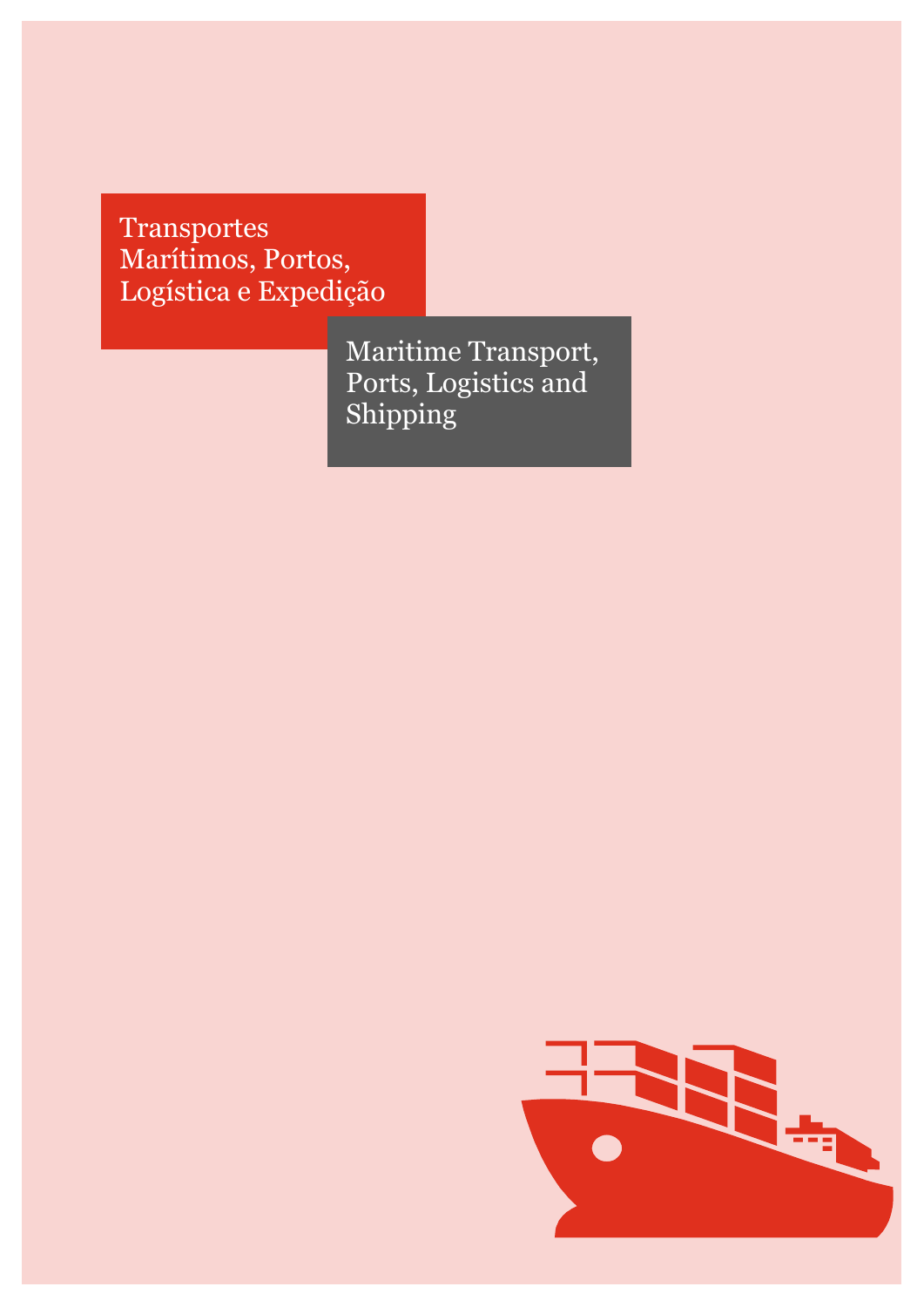#### **Índices PwC**

#### **PwC Indexes**

O número de navios em escala aumentou em 2018 face a 2017.

The number of vessels stop-overs increased in 2018 comparing to 2017.



Número de navios em escala Number of vessels stop-overs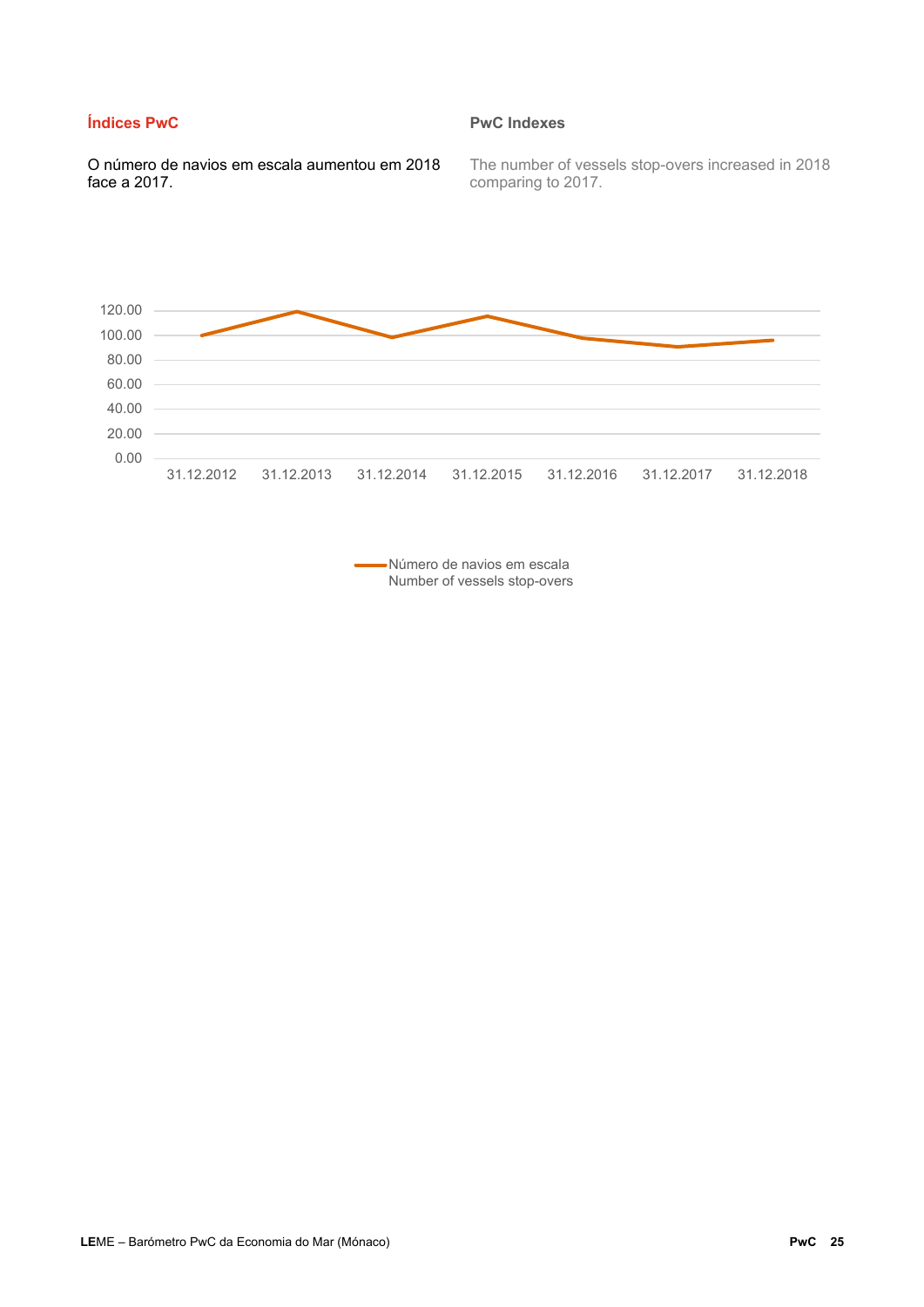#### **Desafios**

#### **Challenges**

Um dos desafios que se coloca a este subsetor é o sequinte:

- desenvolver todas as oportunidades de cabotagem entre diversos portos do mediterrâneo;
- capitalizar todos os benefícios que resultam da atração de empresas, relacionadas com o transporte marítimo, gerada pelo registo internacional de navios, para desenvolver mais atividades relacionadas com a indústria dos serviços de apoio aos transportes marítimos no Mónaco;
- monitorar continuamente as tendências internacionais relacionadas com o registo de navios e com o transporte marítimo, de forma a estar permanentemente na linha da frente da prestação de serviços de registo de navios.

One of the challenges facing this subsector is:

- development of every opportunity of coastal shipping between various mediterranean ports;
- to capitalize on all the benefits that result from attracting companies related to shipping, generated by the international registration of ships, to develop more activities related to the maritime support services industry in Monaco;
- continuously monitor international trends related to the registration of ships and shipping, in order to always be at the forefront of providing ship registration services.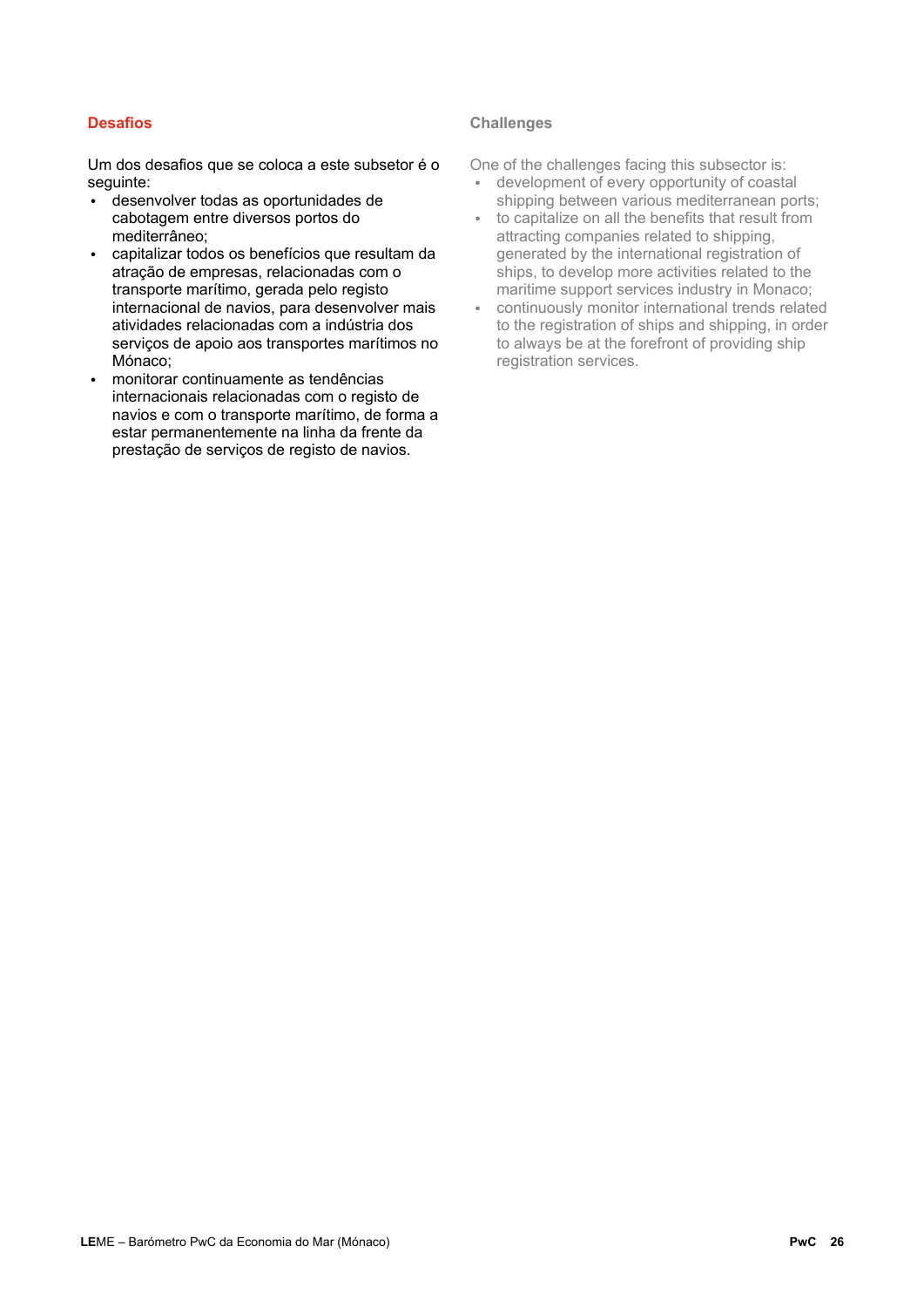Outros Subsetores

> Other Subsectors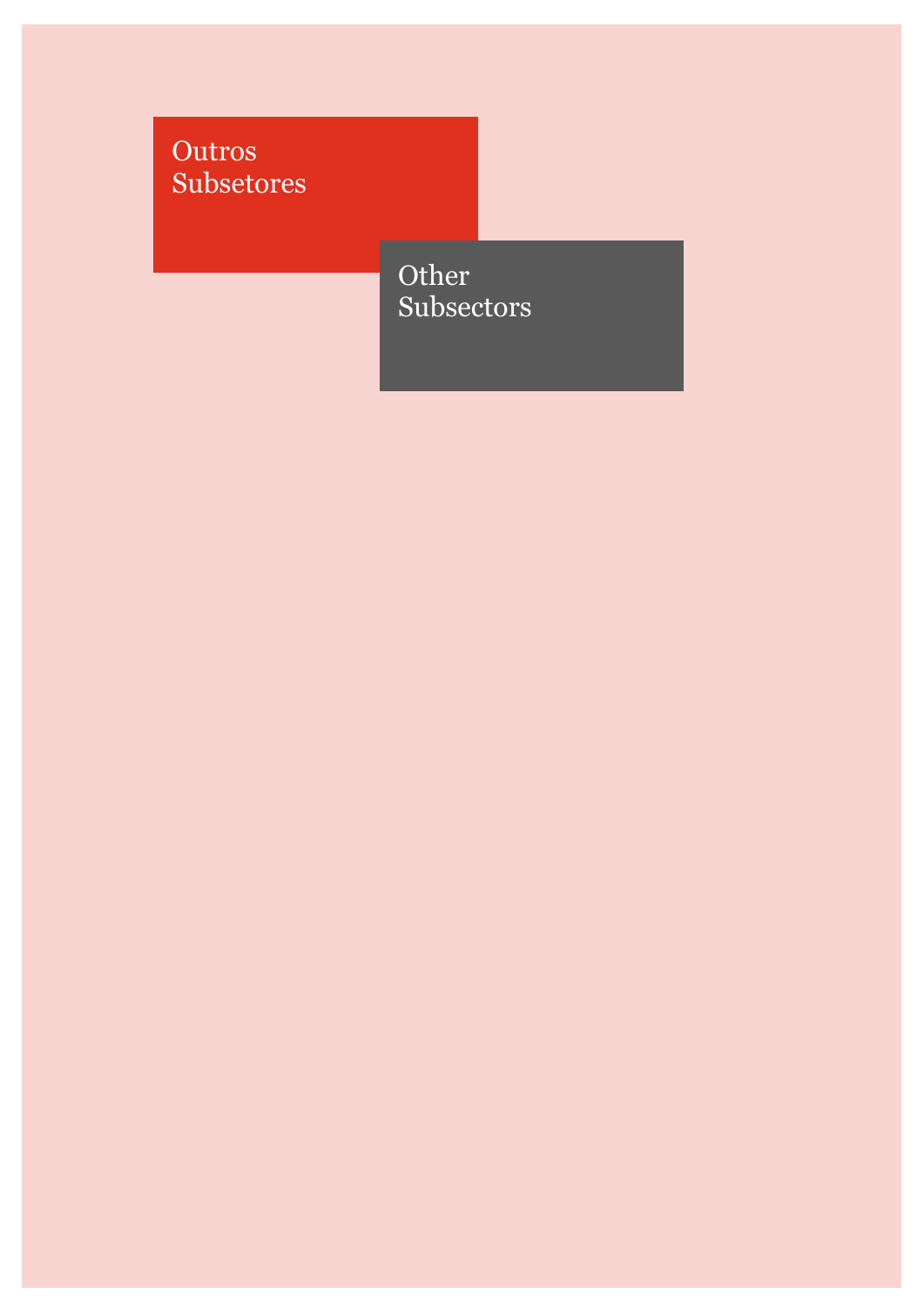Até à presente data não foi possível obter informação de diversos setores da enconomia do mar do Mónaco, nomeadamente:

- construção e manutenção/reparação naval;
- acção do Estado no mar (defesa, segurança e outras funções);
- seguros marítimos;
- financiamento marítimo;
- energia renovável offshore;
- biotecnologia;
- recursos naturais;
- robótica marinha.;
- pesca;
- logística e expedição.

Assim que a informação esteja disponível, incluiremos em futuras edições do LEME – Barómetro PwC da Economia do Mar (Mónaco). To the present date, it has not been possible to obtain information from various sectors of the economy of the sea of Monaco, namely:

- shipbuilding and ship maintenance / repair;
- naval and maritime authorities (defence, security, safety and other functions);
- maritime insurance;
- maritime financing;
- offshore renewable energy;
- biotechnology;
- natural resources;
- marine robotics:
- fishing;
- logistics and expedition.

As soon as the information is available, we will include in the future editions of the HELM - PwC Barometer of the Sea Economy (Monaco).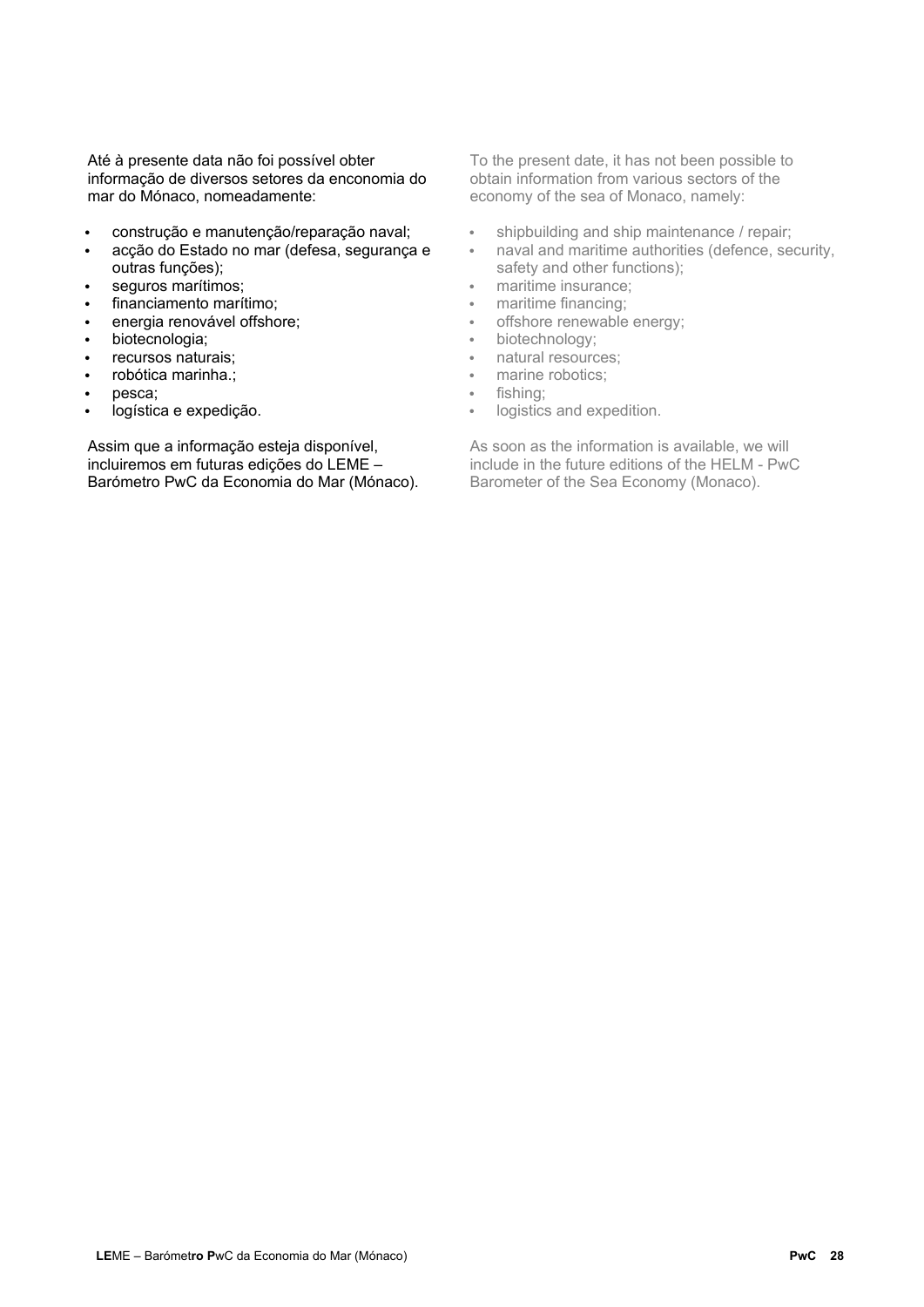## Nota Metodológica

## Note on Methodology

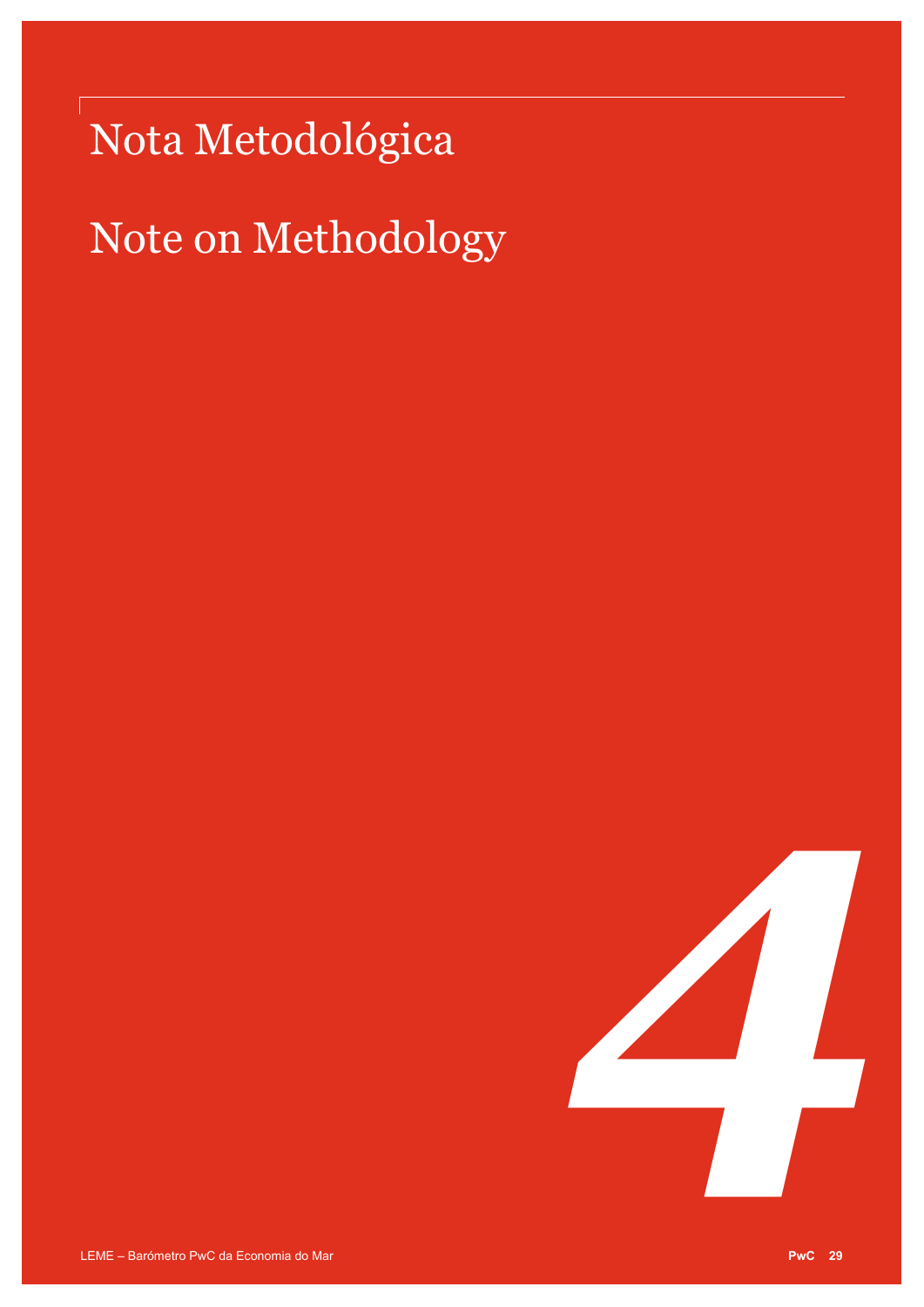Foram consideradas as seguintes variáveis e respetivas unidades de medida na preparação dos índices:

The following variables and their respective units of measure were considered in the preparation of the indexes:

| <b>Subsetor</b><br><b>Subsector</b>                                                                             | <b>Variáveis</b><br><b>Variables</b>                                                                                     | <b>Unidade</b><br>Unit  |
|-----------------------------------------------------------------------------------------------------------------|--------------------------------------------------------------------------------------------------------------------------|-------------------------|
|                                                                                                                 | Número de passageiros em cruzeiros<br>Number of passengers in cruises                                                    | <b>Número</b><br>Number |
| Entretenimento, Desporto, Turismo e<br>Cultura<br>Entertainment, Sports, Tourism and<br>Culture                 | Número de quartos ocupados<br>Number of occupied rooms                                                                   | <b>Número</b><br>Number |
|                                                                                                                 | Número de visitantes do "Musée Océanographique de Monaco"<br>Number of visitors to the "Musée Océanographique de Monaco" | <b>Número</b><br>Number |
| Formação e Emprego Marítimo (Capital<br>Humano)<br>Maritime Training and Employment<br>(Human Capital)          | Evolução da força de trabalho naval<br>Naval workforce evolution                                                         | <b>Número</b><br>Number |
| Transportes Marítimos, Portos, Logística<br>e Expedição<br>Maritime Transport, Ports, Logistics and<br>Shipping | Número de navios em escala<br>Number of vessels stop-overs                                                               | <b>Número</b><br>Number |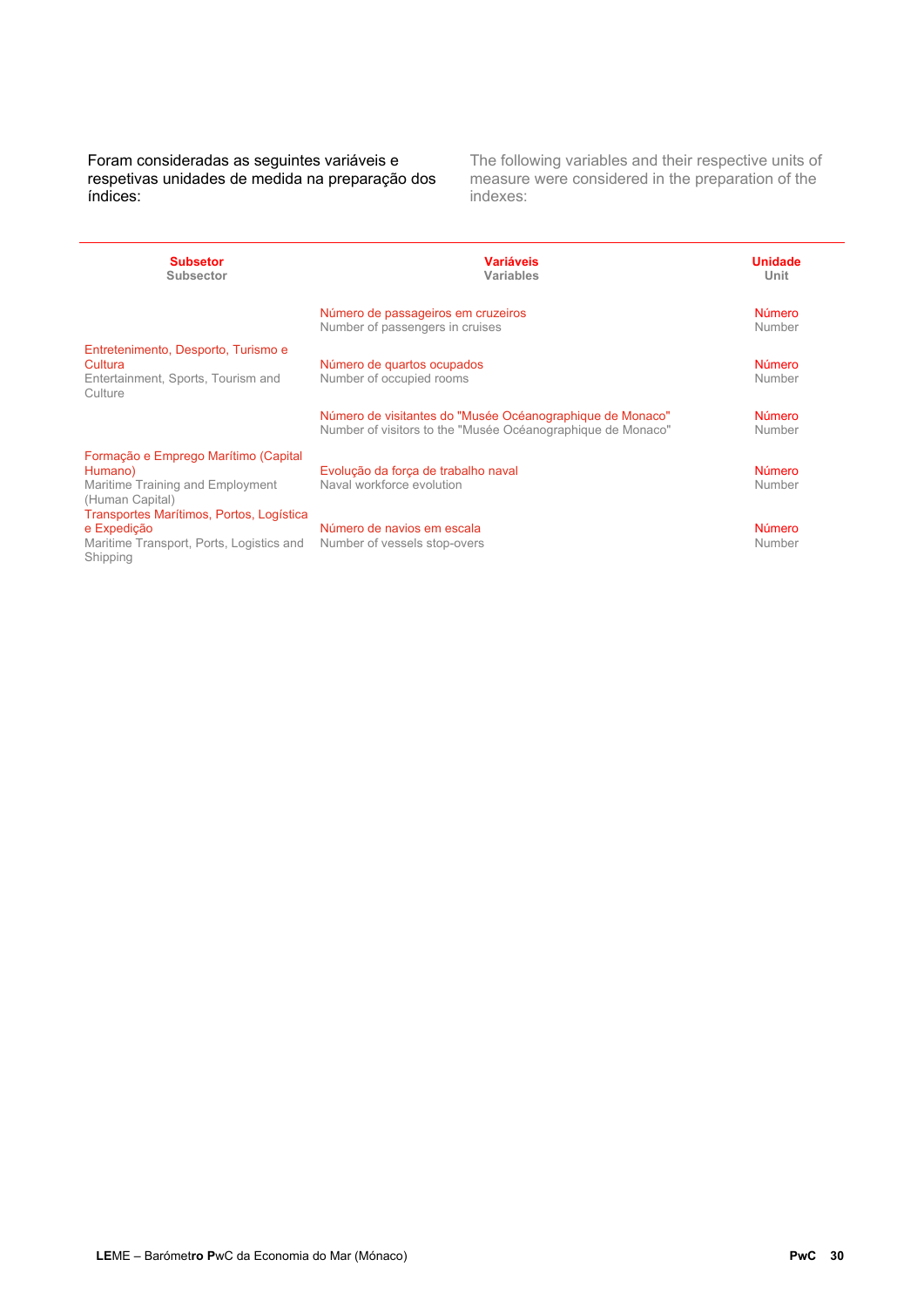#### Encontra-se no quadro abaixo o detalhe dos diversos índices por subsetor e respetiva fonte:

We present in the following table the details of the indices by subsector and their respective source:

| <b>Unidade</b><br>Unit                                                                                                                                                                                    | 2012<br><i><u><b>Indice</b></u></i><br>Index                                                                                                           | 2013<br><i><u><b>Indice</b></u></i><br>Index | 2014<br><b>Indice</b><br>Index | 2015<br><i><u><b>Indice</b></u></i><br>Index | 2016<br><i><u><b>Indice</b></u></i><br>Index | 2017<br>İndice<br>Index | 2018<br>Índice<br>Index |
|-----------------------------------------------------------------------------------------------------------------------------------------------------------------------------------------------------------|--------------------------------------------------------------------------------------------------------------------------------------------------------|----------------------------------------------|--------------------------------|----------------------------------------------|----------------------------------------------|-------------------------|-------------------------|
| Entretenimento, Desporto, Turismo e Cultura<br>Entertainment, Sports, Tourism and Culture                                                                                                                 |                                                                                                                                                        |                                              |                                |                                              |                                              |                         |                         |
|                                                                                                                                                                                                           | Número de passageiros em cruzeiros<br>Number of passengers in cruises<br>Fonte/Source: Institut Monégasque de la Statistique et des Études Économiques |                                              |                                |                                              |                                              |                         |                         |
| <b>Número</b><br>Number                                                                                                                                                                                   | 100,00                                                                                                                                                 | 105,40                                       | 83,90                          | 110,00                                       | 78,40                                        | 71,40                   | 72,70                   |
| Número de quartos ocupados<br>Number of occupied rooms<br>Fonte/Source: Institut Monégasque de la Statistique et des Études Économiques                                                                   |                                                                                                                                                        |                                              |                                |                                              |                                              |                         |                         |
| <b>Número</b><br>Number                                                                                                                                                                                   | 100,00                                                                                                                                                 | 106,70                                       | 106,30                         | 102,00                                       | 100,60                                       | 101,70                  | 104,60                  |
| Número de visitantes do "Musée Océanographique de Monaco"<br>Number of visitors to the "Musée Océanographique de Monaco"<br>Fonte/Source: Institut Monégasque de la Statistique et des Études Économiques |                                                                                                                                                        |                                              |                                |                                              |                                              |                         |                         |
| <b>Número</b><br>Number                                                                                                                                                                                   | 100,00                                                                                                                                                 | 105,90                                       | 97,90                          | 99,40                                        | 92,50                                        | 92,90                   | 95,60                   |
| Formação e Emprego Marítimo (Capital Humano)<br>Maritime Training and Employment (Human Capital)                                                                                                          |                                                                                                                                                        |                                              |                                |                                              |                                              |                         |                         |
| Evolução da força de trabalho naval<br>Naval workforce evolution<br>Fonte/Source: Institut Monégasque de la Statistique et des Études Économiques                                                         |                                                                                                                                                        |                                              |                                |                                              |                                              |                         |                         |
| <b>Número</b><br>Number                                                                                                                                                                                   | 100,00                                                                                                                                                 | 101.90                                       | 102,20                         | 104,30                                       | 105.80                                       | 107,40                  | 108,40                  |
| Transportes Marítimos, Portos, Logística e Expedição<br>Maritime Transport, Ports, Logistics and Shipping                                                                                                 |                                                                                                                                                        |                                              |                                |                                              |                                              |                         |                         |
| Número de navios em escala<br>Number of vessels stop-overs<br>Fonte/Source: Institut Monégasque de la Statistique et des Études Économiques                                                               |                                                                                                                                                        |                                              |                                |                                              |                                              |                         |                         |
| <b>Número</b><br>Number                                                                                                                                                                                   | 100,00                                                                                                                                                 | 119,50                                       | 98,40                          | 115,70                                       | 97,80                                        | 90,80                   | 96,20                   |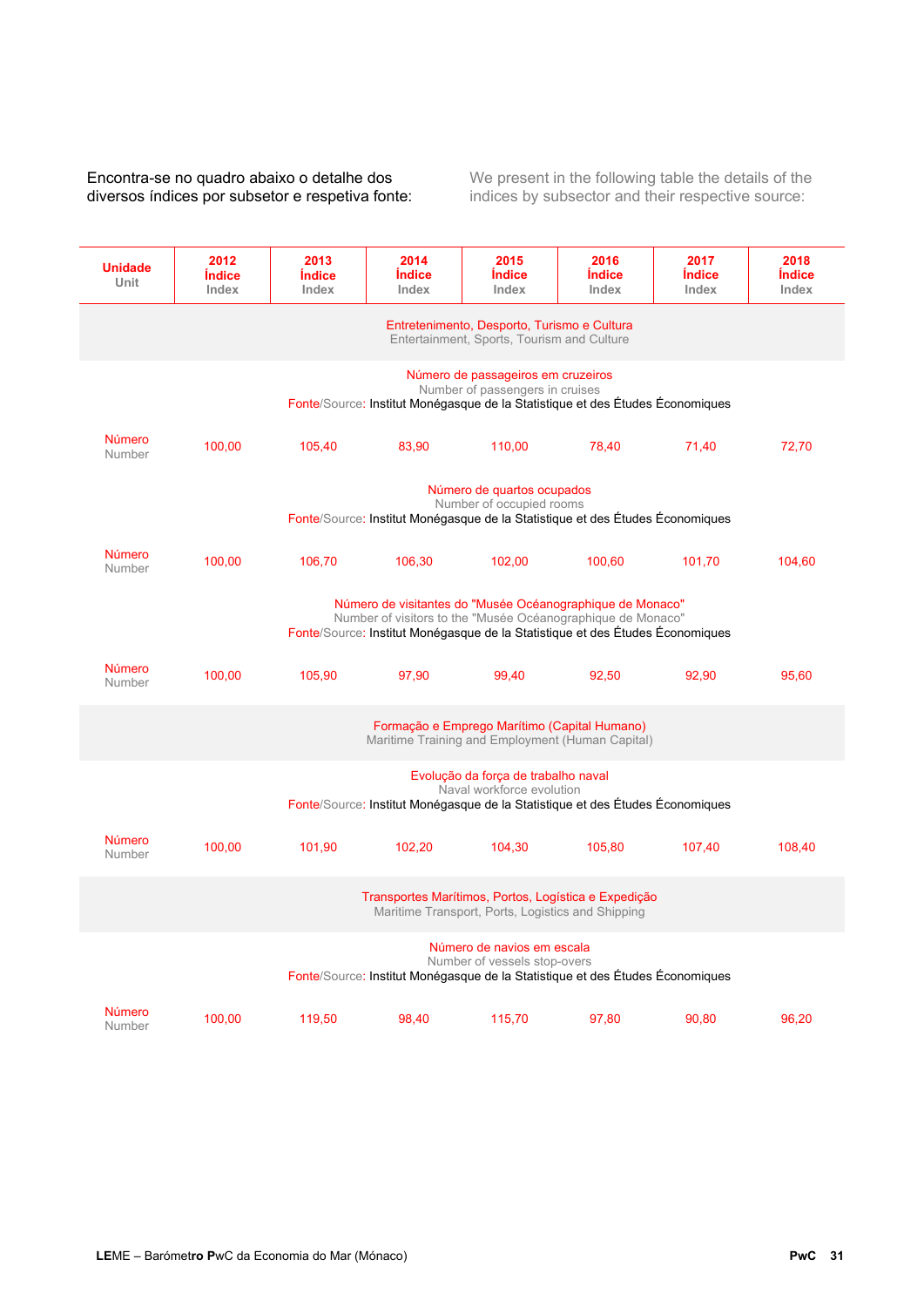### **Contactos Contacts**

### **Miguel Marques**

Economy of the Sea Partner

miguel.marques@pwc.com

#### Lisboa

Lisbon Palácio Sottomayor Rua Sousa Martins, 1 – 2º 1069-316 Lisboa Tel.: 213 599 000 Fax: 213 599 999

#### Porto

Oporto o'Porto Bessa Leite Complex Rua António Bessa Leite, 1430 – 5º 4150-074 Porto Tel.: 225 433 000 Fax: 225 433 499

#### Praia

Praia Edifício BAI Center, Piso 2 Direito Avenida Cidade de Lisboa C.P. 303 Cidade da Praia República de Cabo Verde Tel: (+238) 261 5934 Fax: (+238) 261 6028

#### Luanda

Luanda Edifício Presidente Largo 17 de Setembro n.º 3  $1<sup>o</sup>$  andar – Sala 137 Luanda – República de Angola Tel: (+244) 227 286 109 (+244) 227 286 111 Fax: (+244) 222 311 213